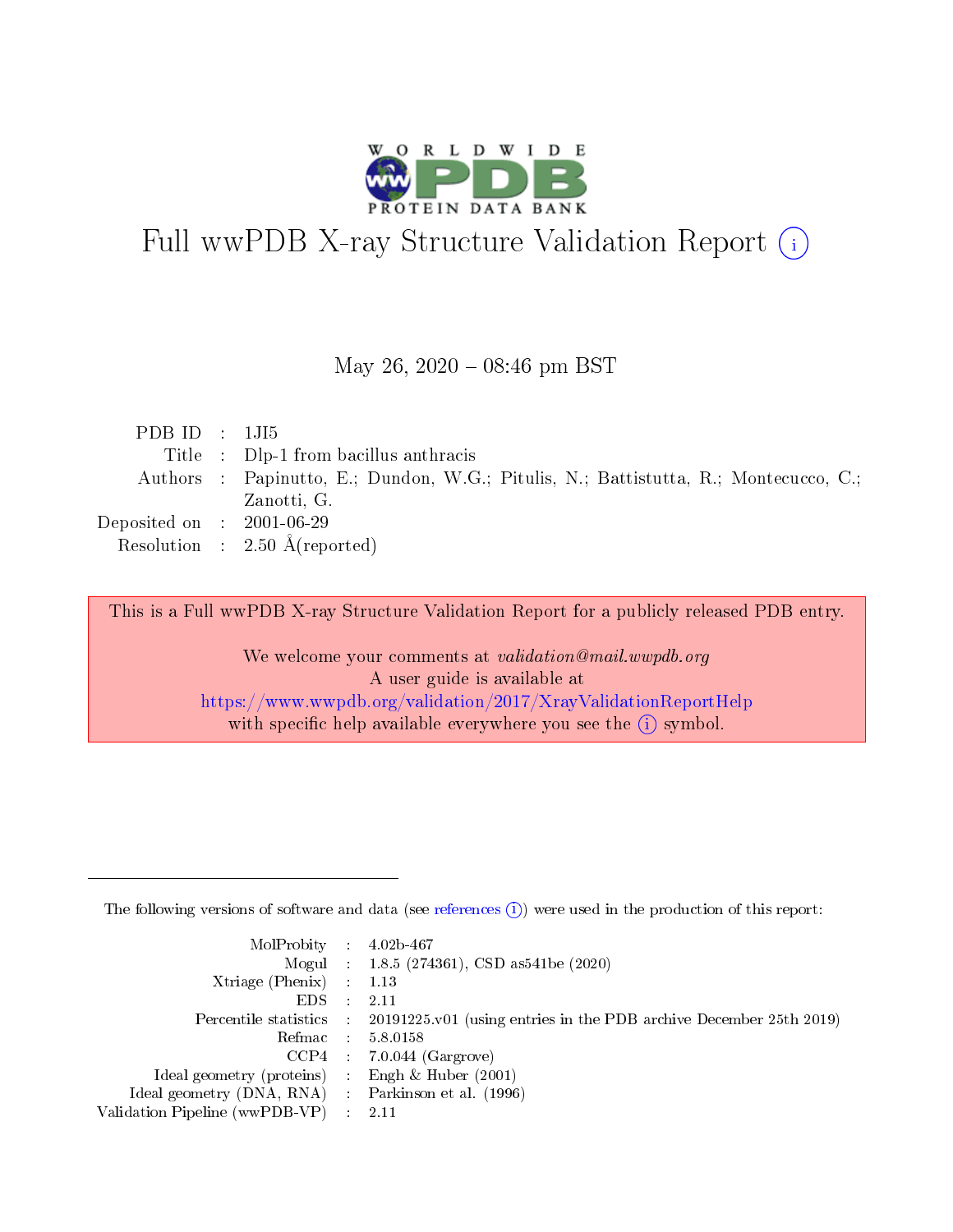# 1 [O](https://www.wwpdb.org/validation/2017/XrayValidationReportHelp#overall_quality)verall quality at a glance  $(i)$

The following experimental techniques were used to determine the structure: X-RAY DIFFRACTION

The reported resolution of this entry is 2.50 Å.

Percentile scores (ranging between 0-100) for global validation metrics of the entry are shown in the following graphic. The table shows the number of entries on which the scores are based.



| Metric                | Whole archive<br>$(\#\mathrm{Entries})$ | Similar resolution<br>$(\#\text{Entries},\,\text{resolution}\,\,\text{range}(\textup{\AA}))$ |
|-----------------------|-----------------------------------------|----------------------------------------------------------------------------------------------|
| $R_{free}$            | 130704                                  | $4661(2.50-2.50)$                                                                            |
| Clashscore            | 141614                                  | $5346$ $(2.50-2.50)$                                                                         |
| Ramachandran outliers | 138981                                  | $5231 (2.50 - 2.50)$                                                                         |
| Sidechain outliers    | 138945                                  | $5233(2.50-2.50)$                                                                            |
| RSRZ outliers         | 127900                                  | $4559(2.50-2.50)$                                                                            |

The table below summarises the geometric issues observed across the polymeric chains and their fit to the electron density. The red, orange, yellow and green segments on the lower bar indicate the fraction of residues that contain outliers for  $\geq=3$ , 2, 1 and 0 types of geometric quality criteria respectively. A grey segment represents the fraction of residues that are not modelled. The numeric value for each fraction is indicated below the corresponding segment, with a dot representing fractions <=5% The upper red bar (where present) indicates the fraction of residues that have poor fit to the electron density. The numeric value is given above the bar.

| Mol | Chain  | $\perp$ Length | Quality of chain |     |     |  |  |  |
|-----|--------|----------------|------------------|-----|-----|--|--|--|
|     | А      | 142            | $\%$<br>44%      | 46% | 10% |  |  |  |
|     | Β      | 142            | 3%<br>47%        | 43% | 10% |  |  |  |
|     | $\cap$ | 142            | $\%$<br>44%      | 46% | 10% |  |  |  |
|     |        | 142            | $\%$<br>49%      | 44% | 8%  |  |  |  |

The following table lists non-polymeric compounds, carbohydrate monomers and non-standard residues in protein, DNA, RNA chains that are outliers for geometric or electron-density-fit crite-

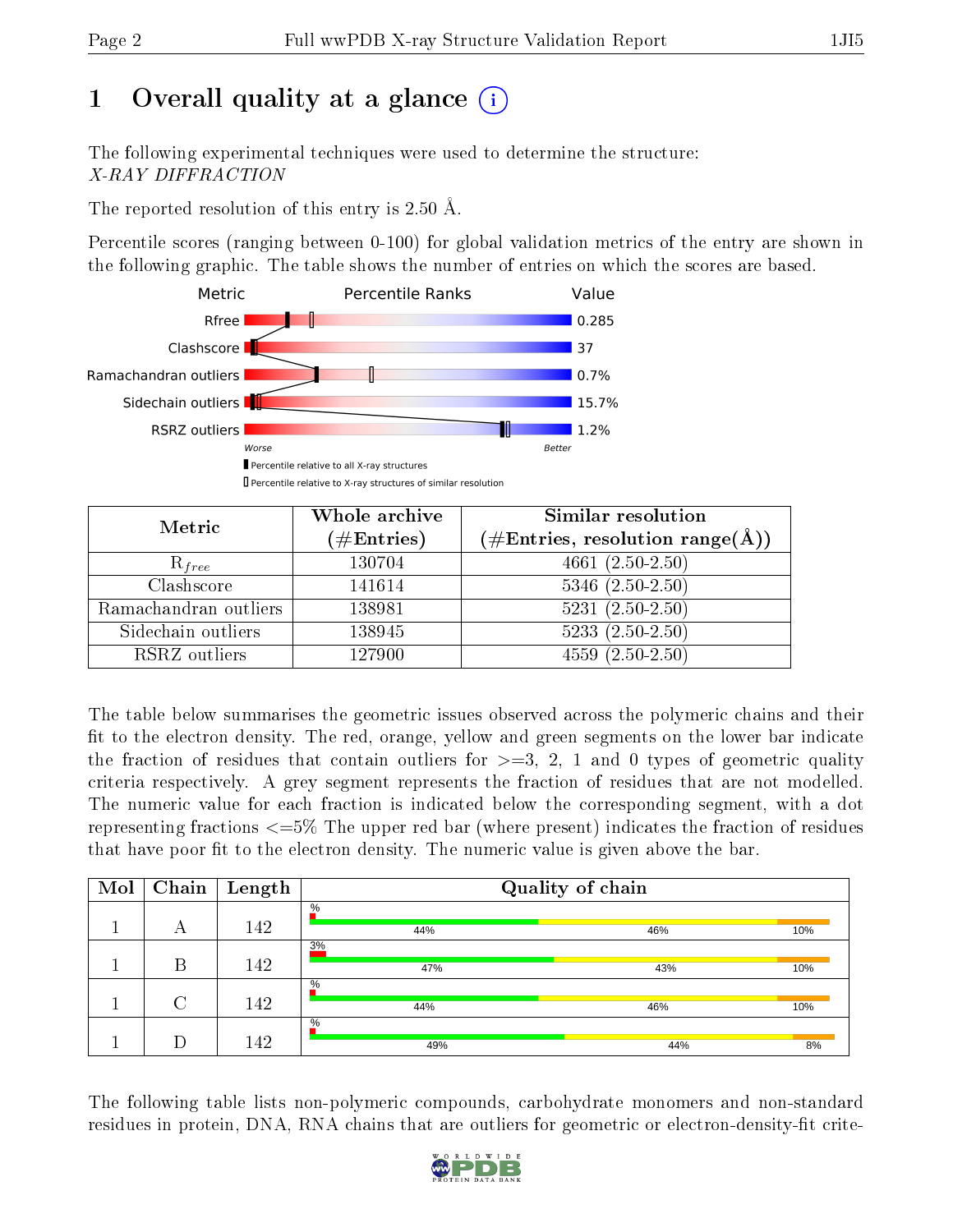ria:

|  |                      |  |  | $\mid$ Mol $\mid$ Type $\mid$ Chain $\mid$ Res $\mid$ Chirality $\mid$ Geometry $\mid$ Clashes $\mid$ Electron density $\mid$ |
|--|----------------------|--|--|-------------------------------------------------------------------------------------------------------------------------------|
|  | $3$   MPD   B   2001 |  |  |                                                                                                                               |

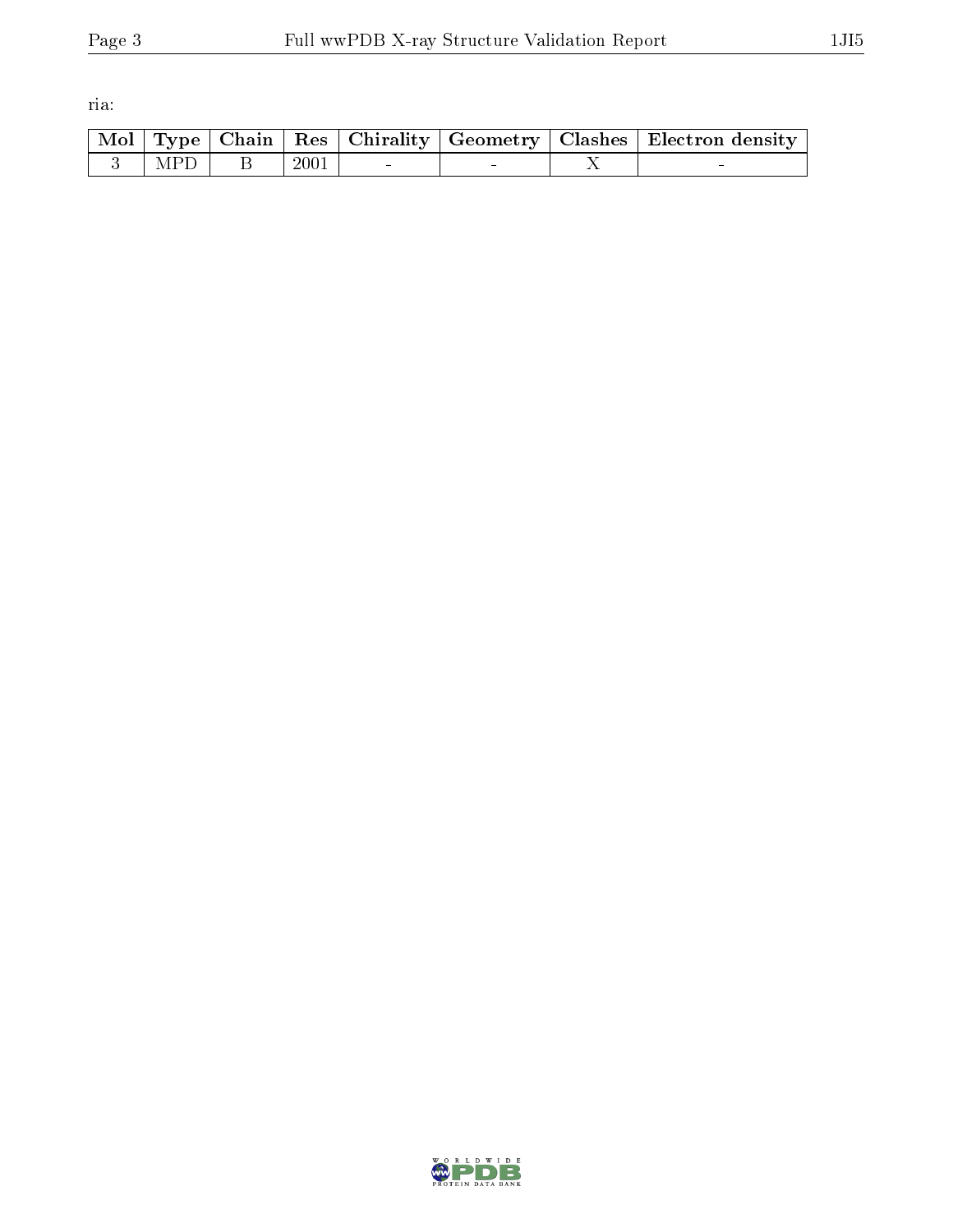# 2 Entry composition (i)

There are 4 unique types of molecules in this entry. The entry contains 4773 atoms, of which 0 are hydrogens and 0 are deuteriums.

In the tables below, the ZeroOcc column contains the number of atoms modelled with zero occupancy, the AltConf column contains the number of residues with at least one atom in alternate conformation and the Trace column contains the number of residues modelled with at most 2 atoms.

| Mol | Chain | Residues | Atoms       |                        |     | $ZeroOcc \mid AltConf \mid$ | $\sqrt{\mathbf{Trace}}$ |  |  |
|-----|-------|----------|-------------|------------------------|-----|-----------------------------|-------------------------|--|--|
|     |       | 142      | Total       |                        |     |                             | S                       |  |  |
|     |       |          | 1153        | 743                    | 180 | 222                         | - 8                     |  |  |
|     | В     | 142      | Total       | $\mathcal{C}$          | N   |                             | S                       |  |  |
|     |       |          | 1153        | 743                    | 180 | 222                         | - 8                     |  |  |
|     | C     |          | Total       | $\left( \cdot \right)$ |     |                             | S                       |  |  |
|     | 142   | 1153     | 743         | 180                    | 222 | -8                          |                         |  |  |
|     |       | 142      | $\rm Total$ | C                      | N   |                             | S                       |  |  |
|     |       | 1153     | 743         | 180                    | 222 | 8                           |                         |  |  |

• Molecule 1 is a protein called Dlp-1.

Molecule 2 is FE (III) ION (three-letter code: FE) (formula: Fe).

| Mol | Chain   Residues | Atoms         | ZeroOcc   AltConf |
|-----|------------------|---------------|-------------------|
| 2   |                  | Total Fe      |                   |
| 2   |                  | Total Fe      |                   |
| 2   |                  | Total Fe      |                   |
| 2   |                  | Total<br>– Fe |                   |

• Molecule 3 is (4S)-2-METHYL-2,4-PENTANEDIOL (three-letter code: MPD) (formula:  $C_6H_{14}O_2$ .

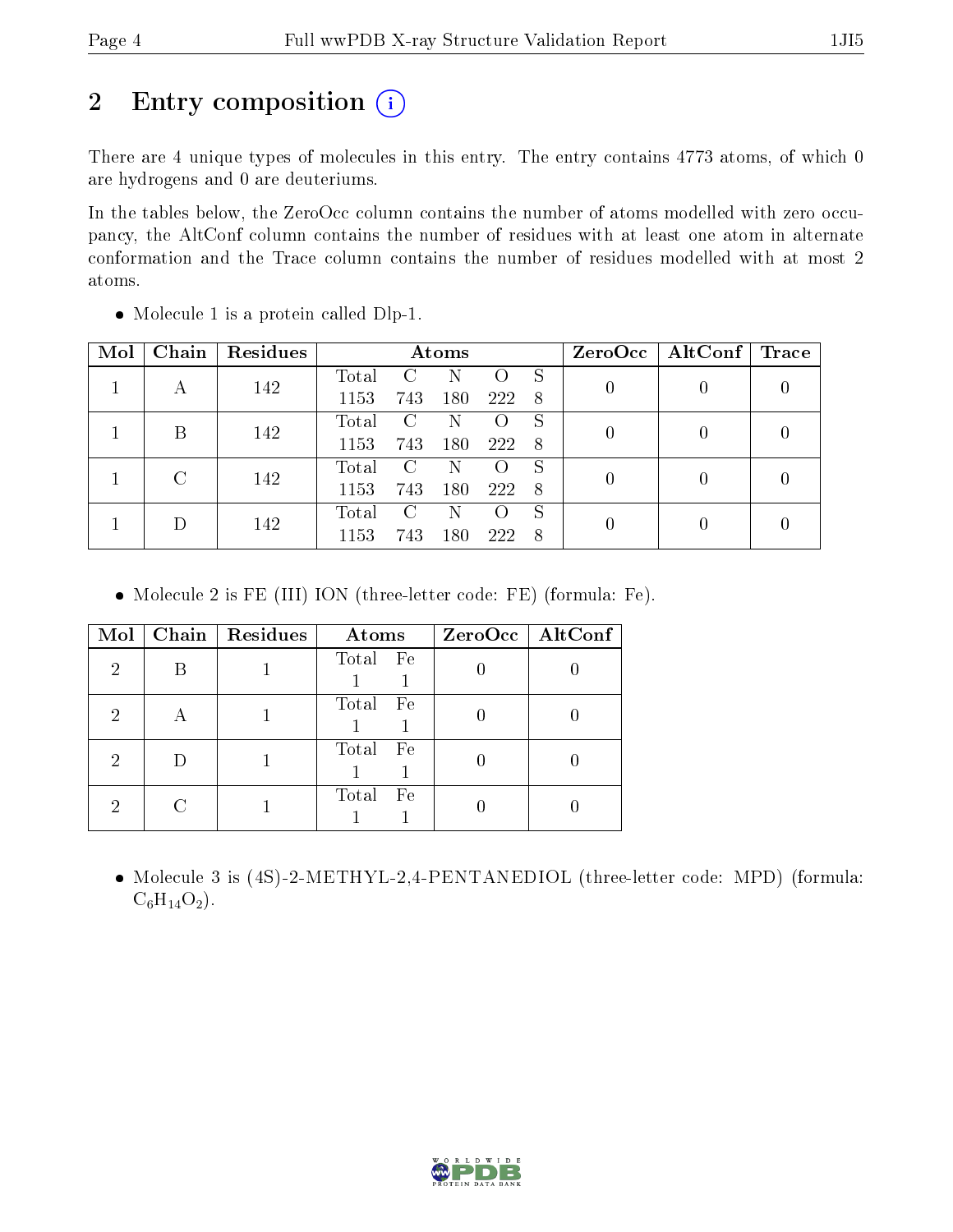

|  | $\text{Mol}$   Chain   Residues | Atoms              |  |  | $\rm ZeroOcc$   Alt $\rm Conf$ |
|--|---------------------------------|--------------------|--|--|--------------------------------|
|  |                                 | $\mathrm{Total}$ C |  |  |                                |

 $\bullet\,$  Molecule 4 is water.

| Mol | Chain                       | <b>Residues</b> | Atoms                         | ZeroOcc   AltConf |
|-----|-----------------------------|-----------------|-------------------------------|-------------------|
|     | А                           | 46              | Total<br>- 0<br>46<br>46      |                   |
|     | В                           | 27              | Total<br>$\Omega$<br>27<br>27 |                   |
|     | $\mathcal{C}_{\mathcal{C}}$ | 37              | Total<br>$\Omega$<br>37<br>37 |                   |
|     |                             | 39              | Total<br>$\left($<br>39<br>39 |                   |

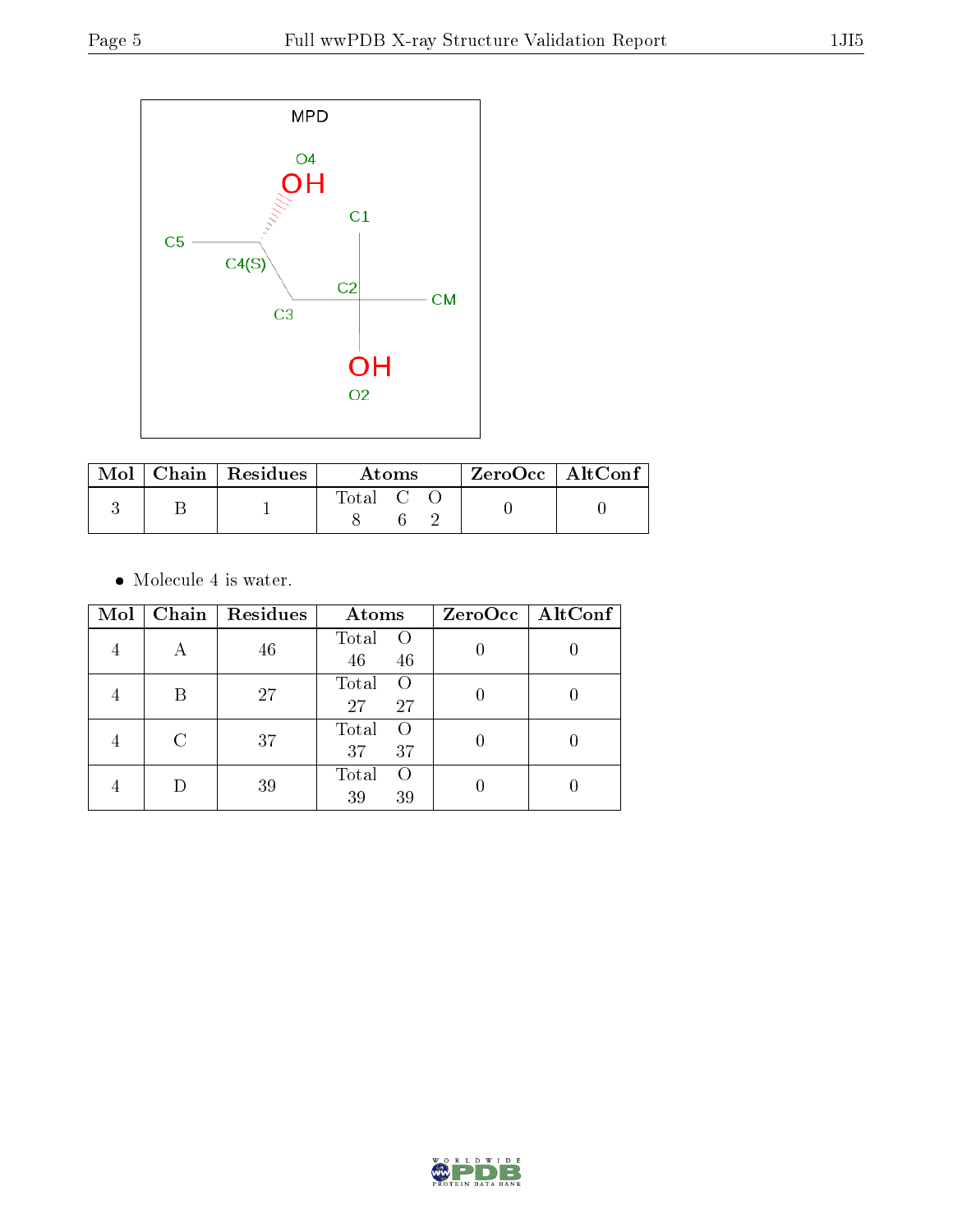# 3 Residue-property plots  $(i)$

These plots are drawn for all protein, RNA and DNA chains in the entry. The first graphic for a chain summarises the proportions of the various outlier classes displayed in the second graphic. The second graphic shows the sequence view annotated by issues in geometry and electron density. Residues are color-coded according to the number of geometric quality criteria for which they contain at least one outlier: green  $= 0$ , yellow  $= 1$ , orange  $= 2$  and red  $= 3$  or more. A red dot above a residue indicates a poor fit to the electron density (RSRZ  $> 2$ ). Stretches of 2 or more consecutive residues without any outlier are shown as a green connector. Residues present in the sample, but not in the model, are shown in grey.



• Molecule 1: Dlp-1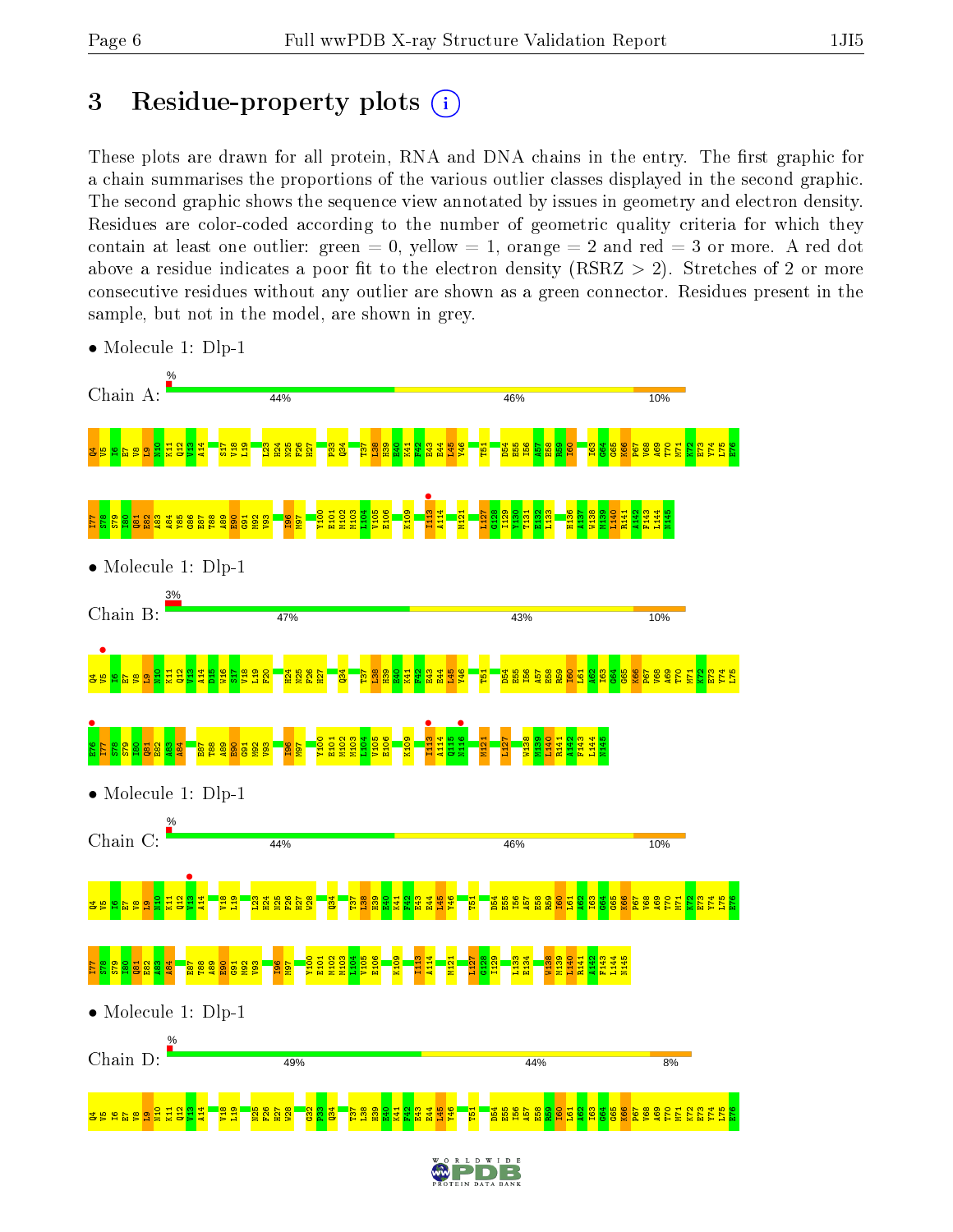# I77 S78 S79 E82 T88 A89 E90 G91 M92 V93 I96 M97 Y100 E101 M102 M103 L104 V105 E106 K109 I113 • A114 M121 L127 W138 M139 L140 R141 A142 F143 L144 N145

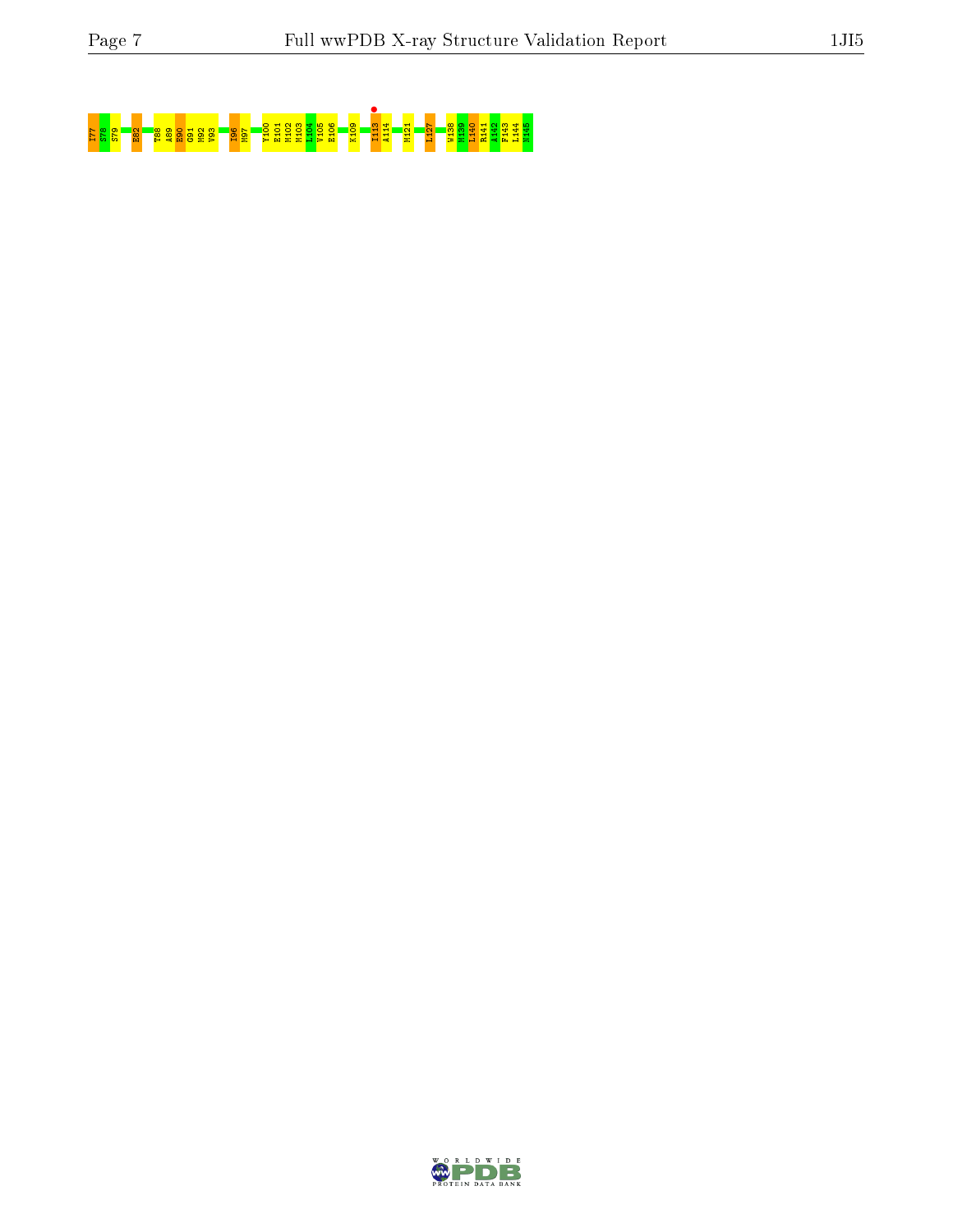# 4 Data and refinement statistics  $(i)$

| Property                                                             | Value                                                                                                                                     | Source     |
|----------------------------------------------------------------------|-------------------------------------------------------------------------------------------------------------------------------------------|------------|
| Space group                                                          | $\overline{H}3$                                                                                                                           | Depositor  |
| Cell constants                                                       | 89.22Å<br>89.22Å<br>$210.16\text{\AA}$                                                                                                    |            |
| a, b, c, $\alpha$ , $\beta$ , $\gamma$                               | $90.00^\circ$<br>$90.00^\circ$<br>$120.00^{\circ}$                                                                                        | Depositor  |
| Resolution $(A)$                                                     | $\overline{21.26}$<br>$\overline{2.50}$<br>$\equiv$                                                                                       | Depositor  |
|                                                                      | 21.25<br>2.50<br>$\rightarrow$                                                                                                            | <b>EDS</b> |
| % Data completeness                                                  | $95.7(21.26-2.50)$                                                                                                                        | Depositor  |
| (in resolution range)                                                | $95.9(21.25-2.50)$                                                                                                                        | <b>EDS</b> |
| $R_{merge}$                                                          | 0.10                                                                                                                                      | Depositor  |
| $\overline{\mathbf{R}}_{\underline{sym}}$                            | (Not available)                                                                                                                           | Depositor  |
| $\frac{1}{\sqrt{I}}$ / $\sigma(I) > 1$                               | 2.10 (at $2.50\text{\AA}$ )                                                                                                               | Xtriage    |
| Refinement program                                                   | $\overline{\text{CNS} 1.0}$                                                                                                               | Depositor  |
|                                                                      | 0.226<br>0.291<br>$\mathbb{R}^2$                                                                                                          | Depositor  |
| $R, R_{free}$                                                        | 0.222<br>0.285                                                                                                                            | DCC        |
| $R_{free}$ test set                                                  | $1414$ reflections $(6.84\%)$                                                                                                             | wwPDB-VP   |
| Wilson B-factor $(\AA^2)$                                            | 46.8                                                                                                                                      | Xtriage    |
| Anisotropy                                                           | 0.276                                                                                                                                     | Xtriage    |
| Bulk solvent $k_{sol}(e/\mathring{A}^3)$ , $B_{sol}(\mathring{A}^2)$ | $\overline{0.33}$ , $60.7$                                                                                                                | <b>EDS</b> |
| L-test for twinning <sup>2</sup>                                     | $\langle  L  \rangle = 0.49, \langle L^2 \rangle = 0.33$                                                                                  | Xtriage    |
|                                                                      | 0.009 for $-h, 1/3*h-1/3*k-1/3'l, -4/3*h-8/3*k$<br>$+1/3*1$                                                                               |            |
|                                                                      | 0.009 for $-1/3*h+1/3*k+1/3*1,-k,8/3*h+4/$                                                                                                |            |
|                                                                      | $3* k+1/3*1$<br>0.012 for $-2/3$ <sup>*</sup> h $-1/3$ <sup>*</sup> k $-1/3$ <sup>*</sup> l, $-1/3$ <sup>*</sup> h $-2/3$ <sup>*</sup> k+ |            |
|                                                                      | $1/3*1,-4/3*h+4/3*k+1/3*1$                                                                                                                |            |
| Estimated twinning fraction                                          | 0.000 for $1/3*h+2/3*k-1/3'l,-k,-8/3*h-4/3*$                                                                                              | Xtriage    |
|                                                                      | $k-1/3*$                                                                                                                                  |            |
|                                                                      | 0.010 for -1/3*h-2/3*k+1/3*l,-2/3*h-1/3*k-                                                                                                |            |
|                                                                      | $1/3*1,4/3*h-4/3*k-1/3*l$                                                                                                                 |            |
|                                                                      | 0.006 for -h,2/3*h+1/3*k+1/3*l,4/3*h+8/3                                                                                                  |            |
|                                                                      | $*_{k-1/3}*$                                                                                                                              |            |
|                                                                      | $0.030$ for $h,-h-k,-l$                                                                                                                   |            |
| $F_o, F_c$ correlation                                               | 0.94                                                                                                                                      | <b>EDS</b> |
| Total number of atoms                                                | 4773                                                                                                                                      | wwPDB-VP   |
| Average B, all atoms $(A^2)$                                         | 48.0                                                                                                                                      | wwPDB-VP   |

Xtriage's analysis on translational NCS is as follows: The largest off-origin peak in the Patterson function is  $4.22\%$  of the height of the origin peak. No significant pseudotranslation is detected.

<sup>&</sup>lt;sup>2</sup>Theoretical values of  $\langle |L| \rangle$ ,  $\langle L^2 \rangle$  for acentric reflections are 0.5, 0.333 respectively for untwinned datasets, and 0.375, 0.2 for perfectly twinned datasets.



<span id="page-7-1"></span><span id="page-7-0"></span><sup>1</sup> Intensities estimated from amplitudes.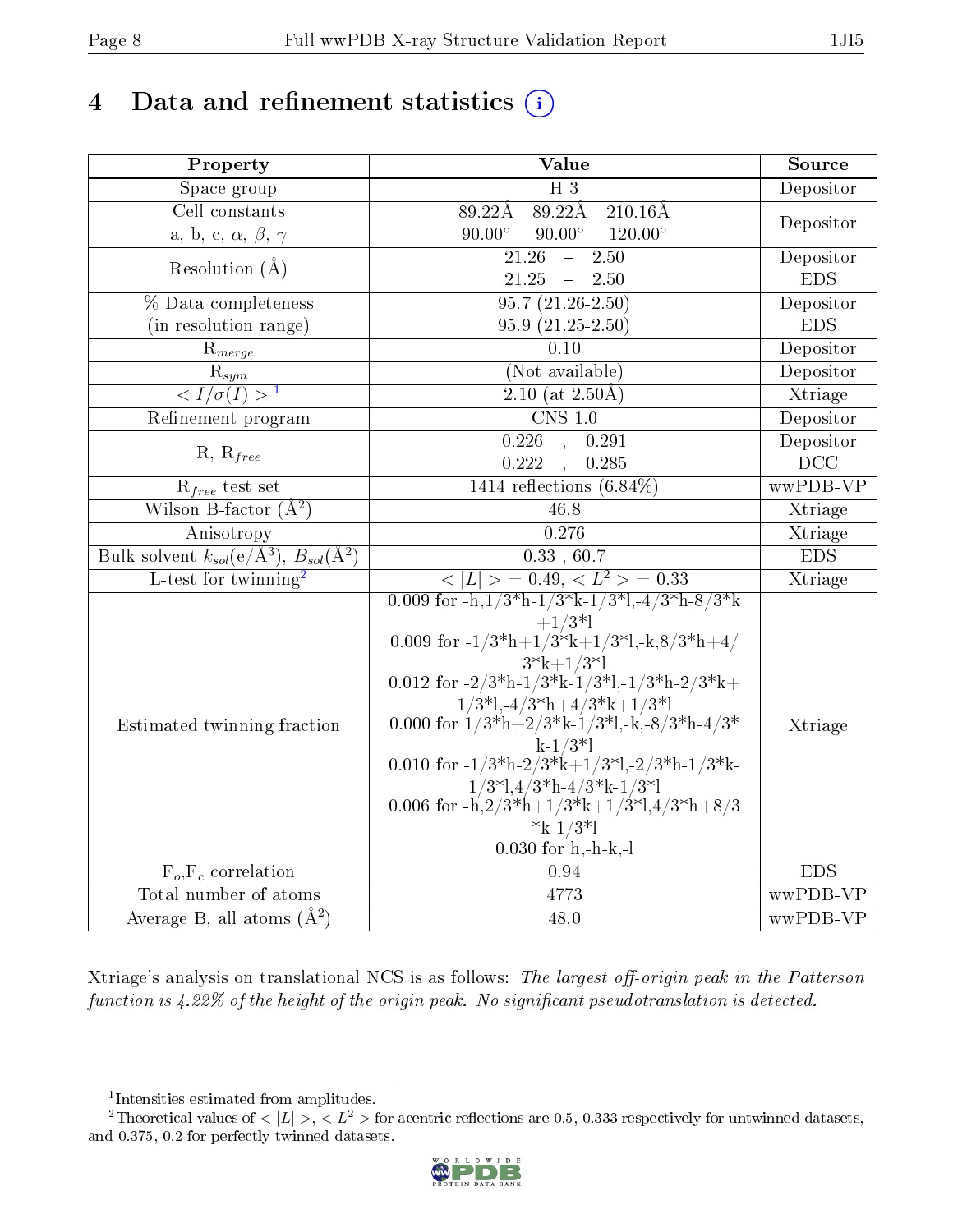# 5 Model quality  $(i)$

# 5.1 Standard geometry  $(i)$

Bond lengths and bond angles in the following residue types are not validated in this section: MPD, FE

The Z score for a bond length (or angle) is the number of standard deviations the observed value is removed from the expected value. A bond length (or angle) with  $|Z| > 5$  is considered an outlier worth inspection. RMSZ is the root-mean-square of all Z scores of the bond lengths (or angles).

| Mol | Chain                       |      | Bond lengths    | Bond angles |                     |  |
|-----|-----------------------------|------|-----------------|-------------|---------------------|--|
|     |                             | RMSZ | # $ Z  > 5$     | RMSZ        | # $ Z >5$           |  |
| 1   |                             | 0.43 | 0/1177          | 0.61        | 0/1587              |  |
|     | В                           | 0.44 | 0/1177          | 0.62        | $1/1587(0.1\%)$     |  |
| 1   | $\mathcal{C}_{\mathcal{C}}$ | 0.47 | 0/1177          | 0.63        | $1/1587$ $(0.1\%)$  |  |
| 1   | $\Box$                      | 0.44 | 0/1177          | 0.60        | 0/1587              |  |
| AH  | ΑH                          | 0.45 | $^{\prime}4708$ | 0.61        | 2/6348<br>$(0.0\%)$ |  |

There are no bond length outliers.

All (2) bond angle outliers are listed below:

|  |  | $\mid$ Mol $\mid$ Chain $\mid$ Res $\mid$ Type $\mid$ Atoms $\mid$ | $\vert$ Observed $\vert$ <sup>o</sup> ) $\vert$ Ideal $\vert$ <sup>o</sup> ) |         |
|--|--|--------------------------------------------------------------------|------------------------------------------------------------------------------|---------|
|  |  | 84   ALA   N-CA-C   -6.14                                          | 94.43                                                                        | 111 00  |
|  |  | $ALA$   N-CA-C   -5.49                                             | 96.18                                                                        | -111 00 |

There are no chirality outliers.

There are no planarity outliers.

### 5.2 Too-close contacts  $(i)$

In the following table, the Non-H and H(model) columns list the number of non-hydrogen atoms and hydrogen atoms in the chain respectively. The H(added) column lists the number of hydrogen atoms added and optimized by MolProbity. The Clashes column lists the number of clashes within the asymmetric unit, whereas Symm-Clashes lists symmetry related clashes.

|  |      |      |     | Mol   Chain   Non-H   H(model)   H(added)   Clashes   Symm-Clashes |
|--|------|------|-----|--------------------------------------------------------------------|
|  | 1153 | 1130 | 101 |                                                                    |
|  | 1153 | 1130 | 88  |                                                                    |
|  | 1153 | 1130 | 102 |                                                                    |
|  | 1153 | 1130 |     |                                                                    |
|  |      |      |     |                                                                    |

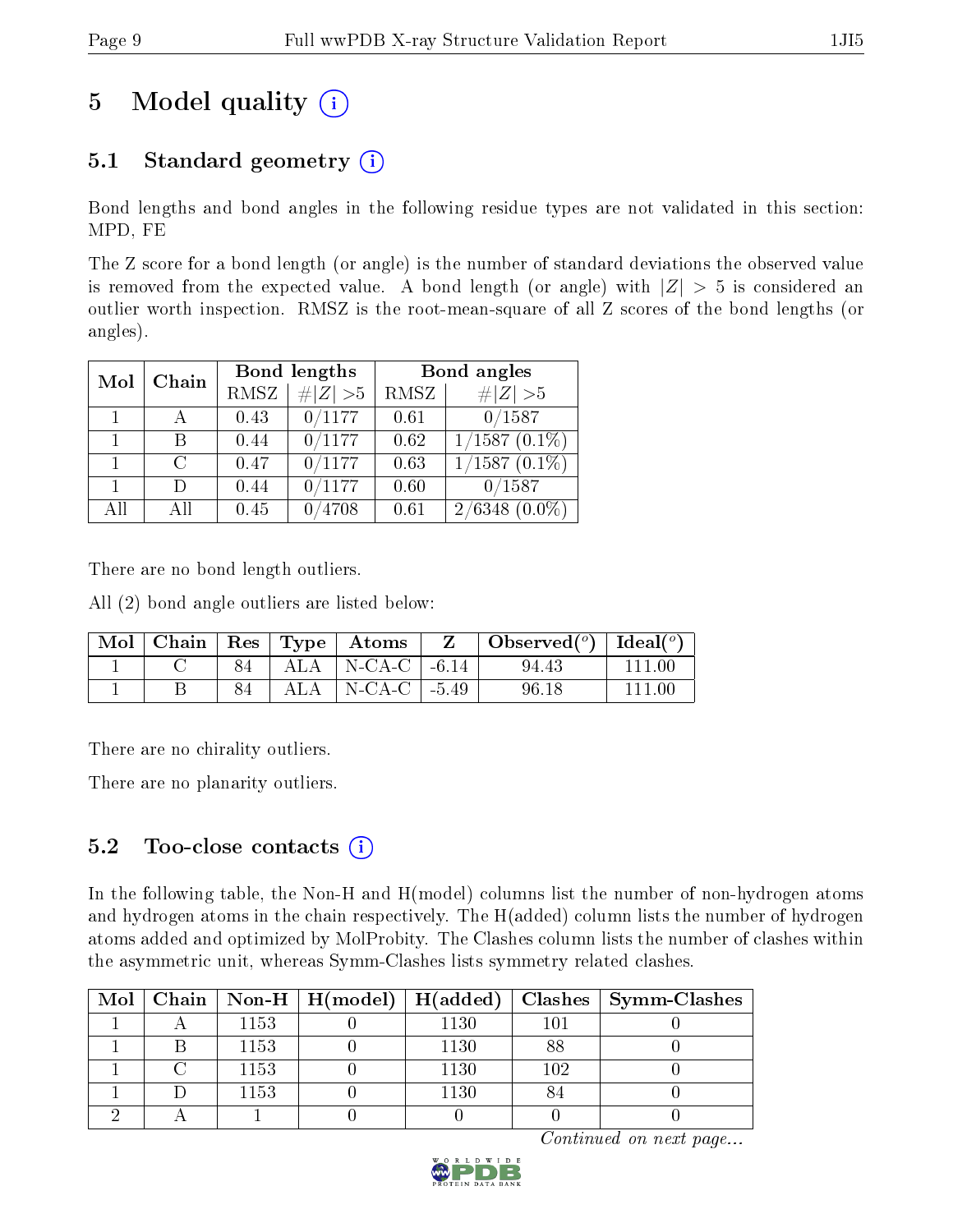| Mol |   |      | $\boxed{\text{Chain} \mid \text{Non-H} \mid \text{H}(\text{model})}$ | $H(\mathrm{added})$ |     | $\vert$ Clashes $\vert$ Symm-Clashes |
|-----|---|------|----------------------------------------------------------------------|---------------------|-----|--------------------------------------|
|     |   |      |                                                                      |                     |     |                                      |
|     |   |      |                                                                      |                     |     |                                      |
|     |   |      |                                                                      |                     |     |                                      |
|     |   |      |                                                                      |                     |     |                                      |
|     |   | 46   |                                                                      |                     | 10  |                                      |
|     | μ | 27   |                                                                      |                     |     |                                      |
|     |   | 37   |                                                                      |                     |     |                                      |
|     |   | 39   |                                                                      |                     |     |                                      |
|     |   | 4773 |                                                                      | 4534                | 340 |                                      |

The all-atom clashscore is defined as the number of clashes found per 1000 atoms (including hydrogen atoms). The all-atom clashscore for this structure is 37.

All (340) close contacts within the same asymmetric unit are listed below, sorted by their clash magnitude.

| Atom-1              | Atom-2             | Interatomic      | Clash         |
|---------------------|--------------------|------------------|---------------|
|                     |                    | distance $(\AA)$ | overlap $(A)$ |
| 1:B:9:LEU:HD23      | 1:B:60:ILE:HG22    | 1.46             | 0.96          |
| 1:A:9:LEU:HD23      | 1: A:60: ILE: HG22 | 1.50             | 0.94          |
| 1:C:9:LEU:HD23      | 1: C:60: ILE: HG22 | 1.52             | 0.91          |
| 1:A:34:GLN:HB3      | 1: A:38: LEU:HD23  | 1.56             | 0.88          |
| 1: D: 9: LEU: HD23  | 1: D:60: ILE: HG22 | 1.54             | 0.87          |
| 1: D: 34: GLN: HB3  | 1:D:38:LEU:HD23    | 1.56             | 0.86          |
| 1: A:82: GLU:CG     | 1:A:83:ALA:H       | 1.90             | 0.84          |
| 1:B:60:ILE:HD11     | 1:B:67:PRO:CA      | 2.07             | 0.84          |
| 1: A:60: ILE: HD11  | 1:A:67:PRO:CA      | 2.07             | 0.84          |
| 1: D: 88: THR: HG21 | 4:D:162:HOH:O      | 1.76             | 0.84          |
| 1: D:60: ILE: HD11  | 1: D:67: PRO:CA    | 2.08             | 0.84          |
| 1:C:60:ILE:HD11     | 1:C:67:PRO:CA      | 2.07             | 0.84          |
| 1:B:34:GLN:HB3      | 1:B:38:LEU:HD23    | 1.60             | 0.84          |
| 1: C: 34: GLN: HB3  | 1:C:38:LEU:HD23    | 1.63             | 0.81          |
| 1:B:121:MET:CE      | 1:C:127:LEU:HD13   | 2.12             | 0.79          |
| 1:A:17:SER:O        | 4:A:167:HOH:O      | 2.01             | 0.79          |
| 1:C:81:GLN:H        | 1:C:81:GLN:CD      | 1.86             | 0.78          |
| 1:A:133:LEU:HD21    | 4:A:154:HOH:O      | 1.83             | 0.78          |
| 1: A:81: GLN:O      | 1: A:82: GLU:HB3   | 1.86             | 0.74          |
| 1:B:54:ASP:O        | 1:B:58:GLU:HG3     | 1.87             | 0.74          |
| 1:A:82:GLU:CG       | 1:A:83:ALA:N       | 2.51             | 0.74          |
| 1: A:34: GLN:HB3    | 1: A:38:LEU:CD2    | 2.18             | 0.74          |
| 1: D: 34: GLN: HB3  | 1: D: 38: LEU: CD2 | 2.18             | 0.72          |
| 1:C:34:GLN:HB3      | 1:C:38:LEU:CD2     | 2.19             | 0.72          |
| 1: D: 54: ASP:O     | 1: D: 58: GLU: HG3 | 1.90             | 0.72          |

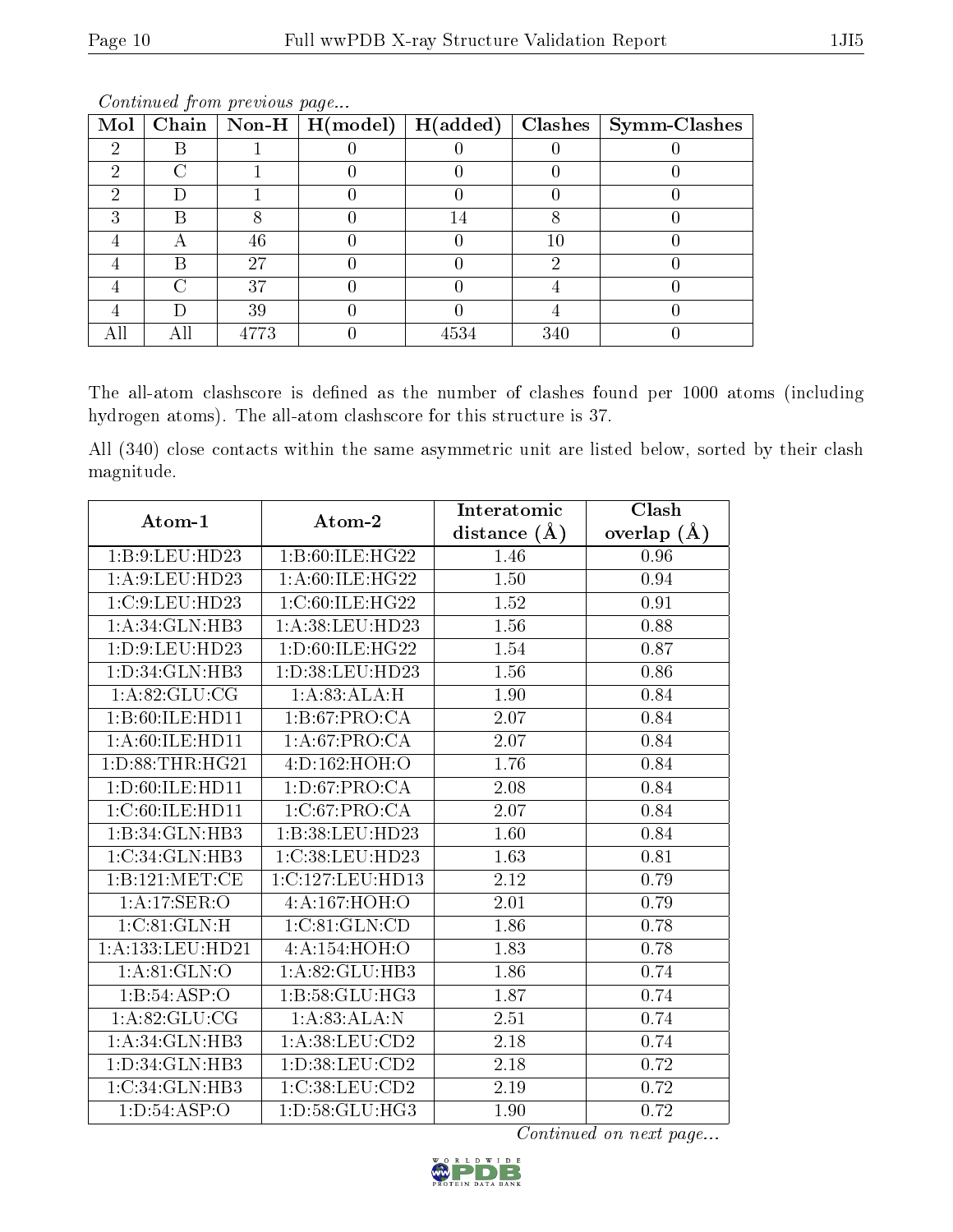| Communa from previous page |                     | Interatomic    | $\overline{\text{Clash}}$ |
|----------------------------|---------------------|----------------|---------------------------|
| Atom-1                     | Atom-2              | distance $(A)$ | overlap $(A)$             |
| 1:A:54:ASP:O               | 1: A:58: GLU:HG3    | 1.90           | 0.72                      |
| 1:C:54:ASP:O               | 1: C:58: GLU: HG3   | 1.90           | 0.71                      |
| 1:B:121:MET:HE3            | 1:C:127:LEU:HD13    | 1.72           | 0.71                      |
| 1:B:34:GLN:HB3             | 1: B:38: LEU:CD2    | 2.20           | 0.69                      |
| 1: A: 71: MET: HB3         | 1:B:71:MET:HE2      | 1.74           | 0.69                      |
| 1: A:82: GLU:HG3           | 1:A:83:ALA:H        | 1.55           | 0.69                      |
| 1: A: 73: GLU:O            | 1: A:77: ILE:HG22   | 1.93           | 0.69                      |
| 1: D: 73: GLU: O           | 1: D: 77: ILE: HG22 | 1.92           | 0.69                      |
| 1: A: 136: HIS: ND1        | 4:A:155:HOH:O       | 2.26           | 0.68                      |
| 1:B:43:GLU:HA              | 1: B:46: TYR: CE2   | 2.28           | 0.67                      |
| 1:B:70:THR:OG1             | 1:B:73:GLU:HG3      | 1.93           | 0.67                      |
| 1:C:73:GLU:O               | 1:C:77:ILE:HG22     | 1.94           | 0.67                      |
| 1:A:82:GLU:HG2             | 1:A:83:ALA:N        | 2.09           | 0.67                      |
| 1:C:71:MET:HE2             | 1:D:71:MET:HB3      | 1.75           | 0.67                      |
| 1:B:12:GLN:HB3             | 1:B:56:ILE:HD13     | 1.77           | 0.67                      |
| 1:D:43:GLU:HA              | 1: D: 46: TYR: CE2  | 2.29           | 0.67                      |
| 1:C:60:ILE:HD11            | 1:C:67:PRO:N        | 2.09           | 0.66                      |
| 1: A:60: ILE: HD11         | 1: A:67: PRO:HA     | 1.78           | 0.66                      |
| 1:A:25:ASN:HD22            | 1:B:69:ALA:HB3      | 1.62           | 0.65                      |
| 1:D:60:ILE:HD11            | 1: D:67: PRO: N     | 2.12           | 0.65                      |
| 1:B:60:ILE:HD11            | 1: B:67: PRO:HA     | 1.76           | 0.65                      |
| 1:B:73:GLU:O               | 1:B:77:ILE:HG22     | 1.96           | 0.65                      |
| 1: A:65: GLY: C            | 1:A:66:LYS:HD2      | 2.18           | 0.64                      |
| 1: D: 34: GLN: CB          | 1:D:38:LEU:HD23     | 2.28           | 0.63                      |
| 1:A:82:GLU:HG2             | 1:A:83:ALA:H        | 1.64           | 0.63                      |
| 1:B:127:LEU:HD12           | 1:B:127:LEU:O       | 1.99           | 0.63                      |
| 1:D:60:ILE:HD11            | 1: D:67: PRO:HA     | 1.78           | 0.63                      |
| 1:B:121:MET:HE2            | 1:C:127:LEU:HD13    | 1.79           | 0.63                      |
| 1:A:34:GLN:CB              | 1:A:38:LEU:HD23     | 2.27           | 0.63                      |
| 1:B:60:ILE:HD11            | 1:B:67:PRO:N        | 2.14           | 0.63                      |
| 1: D:60: ILE: HA           | 1:D:63:ILE:HG12     | 1.81           | 0.63                      |
| 1: A:71:MET:HE3            | 1:B:71:MET:HG2      | 1.81           | 0.62                      |
| 1: A:25: ASN:ND2           | 1:B:69:ALA:HB3      | 2.14           | 0.62                      |
| 1:C:12:GLN:HE22            | 1:C:103:MET:CE      | 2.12           | 0.62                      |
| 1: C:60: ILE:HD11          | 1:C:67:PRO:HA       | 1.81           | 0.62                      |
| 1:C:5:VAL:HG22             | 1:C:113:ILE:HD11    | 1.81           | 0.62                      |
| 1: D: 45: LEU: HG          | 1: D: 100: TYR: OH  | 2.00           | 0.62                      |
| 1:C:73:GLU:O               | 1:C:77:ILE:CG2      | 2.48           | 0.62                      |
| 1:B:34:GLN:CB              | 1:B:38:LEU:HD23     | 2.30           | 0.61                      |
| 1: B:65: GLY: C            | 1: B:66: LYS: HD2   | 2.21           | 0.61                      |
| 1: A:60: ILE: HA           | 1:A:63:ILE:HG12     | 1.81           | 0.61                      |

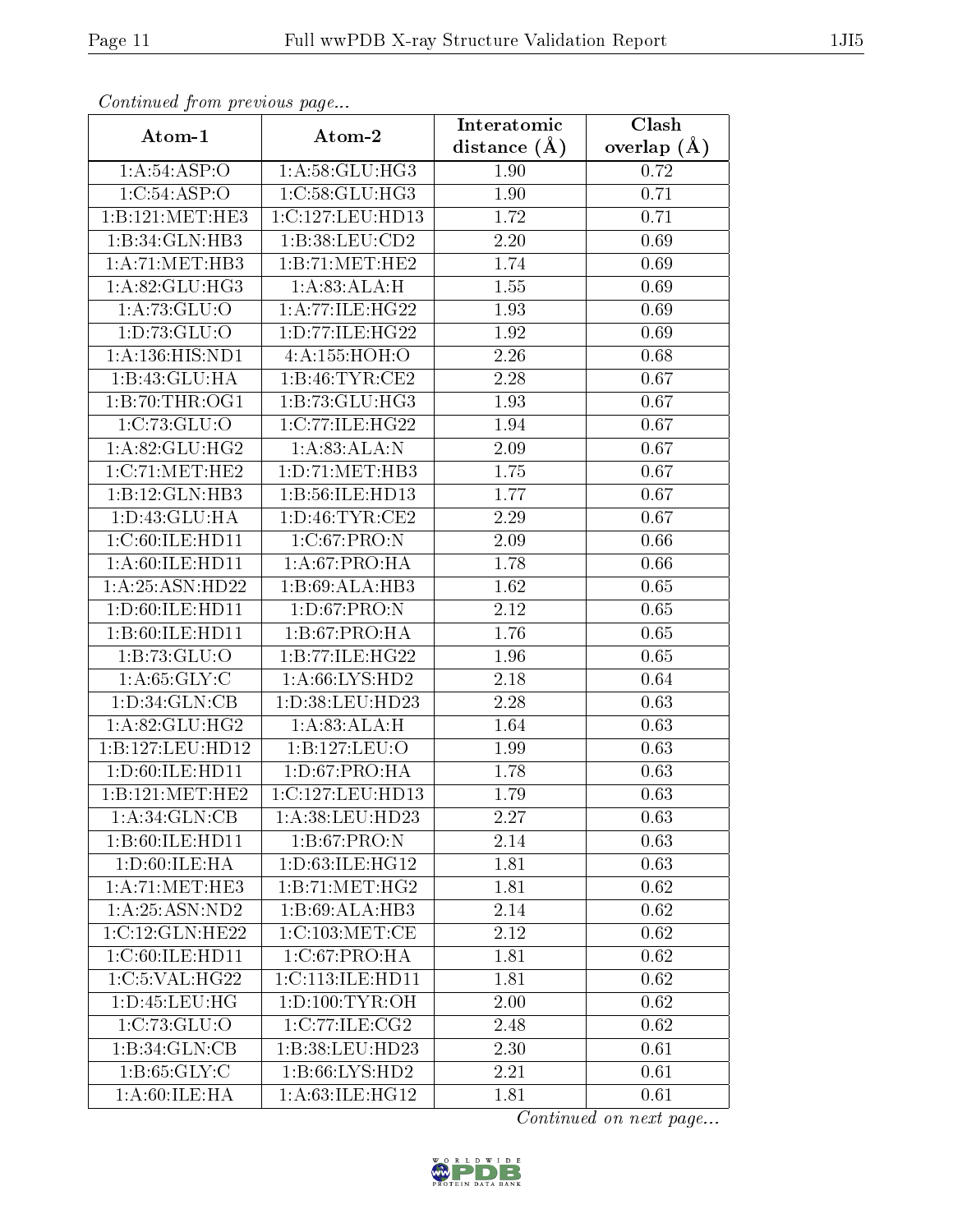| Communica from previous page |                      | Interatomic       | Clash         |
|------------------------------|----------------------|-------------------|---------------|
| Atom-1                       | Atom-2               | distance $(A)$    | overlap $(A)$ |
| 1:A:11:LYS:HZ3               | 1:A:79:SER:HB3       | 1.66              | 0.61          |
| 1:C:11:LYS:HZ1               | 1:C:79:SER:HB3       | 1.65              | 0.61          |
| 1: D: 12: GLN: HE22          | 1: D: 103: MET: CE   | 2.13              | 0.61          |
| 1: D:65: GLY: C              | 1: D:66: LYS: HD2    | 2.21              | 0.61          |
| 1:C:55:GLU:OE1               | 4:C:156:HOH:O        | 2.16              | 0.61          |
| 1: A:12: GLN: HE22           | 1: A:103:MET:CE      | 2.14              | 0.60          |
| 1:C:70:THR:OG1               | 1:C:73:GLU:HG3       | 2.00              | 0.60          |
| 1:C:60:ILE:HA                | 1:C:63:ILE:HG12      | 1.83              | 0.60          |
| 1: D: 11: LYS: HZ3           | 1:D:79:SER:HB3       | 1.65              | 0.60          |
| 1: A: 101: GLU: OE1          | 1:A:141:ARG:NH2      | 2.33              | 0.60          |
| 1:A:60:ILE:HD11              | 1:A:67:PRO:N         | 2.17              | 0.60          |
| 1:A:43:GLU:HA                | 1: A:46: TYR:CE2     | 2.36              | 0.60          |
| 1:C:127:LEU:HD12             | 1:C:127:LEU:O        | 2.01              | 0.60          |
| 1: A:70:THR:OG1              | 1: A:73: GLU:HG3     | 2.02              | 0.60          |
| 1:C:65:GLY:C                 | 1:C:66:LYS:HD2       | 2.21              | 0.60          |
| 1:B:88:THR:HG21              | 4:B:2023:HOH:O       | 2.01              | 0.59          |
| 1: D: 88: THR: HG22          | 1:D:89:ALA:N         | 2.16              | 0.59          |
| 1:A:11:LYS:HA                | 1: A:77: ILE: HD11   | 1.84              | 0.59          |
| 1:C:12:GLN:HB3               | 1:C:56:ILE:HD13      | 1.84              | 0.59          |
| 1:A:127:LEU:O                | 1: A: 127: LEU: HD12 | 2.02              | 0.59          |
| 1: A:12: GLN: HE22           | 1: A: 103:MET:HE2    | 1.66              | 0.59          |
| 1:D:127:LEU:O                | 1:D:127:LEU:HD12     | 2.02              | 0.59          |
| 1:B:73:GLU:O                 | 1:B:77:ILE:CG2       | 2.51              | 0.59          |
| 1:B:101:GLU:OE1              | 1:B:141:ARG:NH2      | 2.35              | 0.59          |
| 1:B:60:ILE:HA                | 1:B:63:ILE:HG12      | 1.85              | 0.59          |
| 1: D: 12: GLN: HB3           | 1: D:56: ILE: HD13   | 1.83              | 0.59          |
| 1: C:43: GLU:HA              | 1:C:46:TYR:CE2       | 2.37              | 0.59          |
| 1:A:12:GLN:HB3               | 1:A:56:ILE:HD13      | 1.85              | 0.59          |
| 1: D: 70: THR: OG1           | 1: D: 73: GLU: HG3   | 2.02              | 0.58          |
| 1:C:14:ALA:O                 | 1:C:18:VAL:HG23      | 2.03              | 0.58          |
| 1:C:34:GLN:CB                | 1:C:38:LEU:HD23      | 2.32              | 0.58          |
| 1: A: 73: GLU:O              | 1:A:77:ILE:CG2       | 2.51              | 0.58          |
| 1:D:127:LEU:HD23             | 4:D:173:HOH:O        | 2.02              | 0.58          |
| 1: B: 9: LEU: CD2            | 1:B:60:ILE:HG22      | $2.\overline{27}$ | 0.58          |
| 1:C:69:ALA:HB3               | 1:D:25:ASN:ND2       | 2.19              | 0.57          |
| 1:D:73:GLU:O                 | 1: D: 77: ILE: CG2   | 2.52              | 0.57          |
| 1: D: 101: GLU: OE1          | 1:D:141:ARG:NH2      | 2.36              | 0.57          |
| 1:B:88:THR:HG22              | 1:B:89:ALA:N         | 2.20              | 0.57          |
| 1: A:9: LEU: CD2             | 1: A:60: ILE: HG22   | 2.31              | 0.57          |
| 1:C:25:ASN:HD22              | 1: D:69: ALA:HB3     | 1.68              | 0.57          |
| 1:B:45:LEU:HG                | 1:B:100:TYR:OH       | 2.04              | 0.57          |

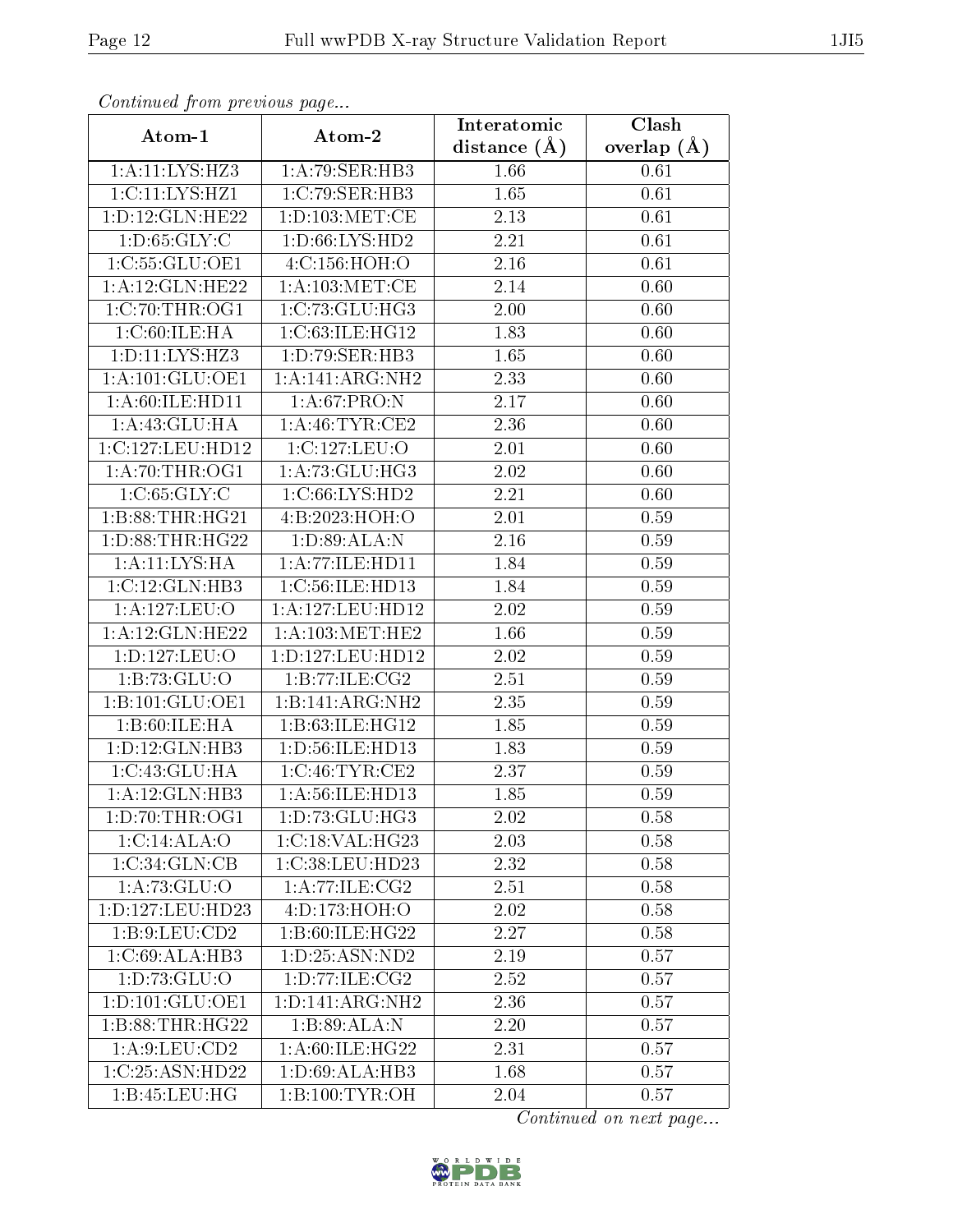| Communica from previous page |                                | Interatomic    | Clash           |
|------------------------------|--------------------------------|----------------|-----------------|
| Atom-1                       | Atom-2                         | distance $(A)$ | overlap $(\AA)$ |
| 1: A:69: ALA:HB3             | 1:B:25:ASN:HD22                | 1.69           | 0.56            |
| 1:B:105:VAL:HG23             | 1: B: 106: GLU: N              | 2.20           | 0.56            |
| 1:B:5:VAL:HG22               | 1:B:113:ILE:HD11               | 1.87           | 0.56            |
| 1: D: 12: GLN: HE22          | 1: D: 103: MET: HE2            | 1.69           | 0.56            |
| 1:C:69:ALA:HB3               | 1: D: 25: ASN: HD22            | 1.70           | 0.56            |
| 1:C:25:ASN:ND2               | 1:D:69:ALA:HB3                 | 2.21           | 0.56            |
| 1: A:81: GLN:O               | 1: A:82: GLU:CB                | 2.54           | 0.56            |
| 1: D: 109: LYS: O            | 1: D: 113: ILE: HG22           | 2.06           | 0.56            |
| 1:B:109:LYS:O                | 1:B:113:ILE:HG22               | 2.06           | 0.56            |
| 1: B: 51: THR: O             | 1: B: 55: GLU: HG3             | 2.05           | 0.56            |
| 1:C:105:VAL:HG23             | 1:C:106:GLU:N                  | 2.21           | 0.56            |
| 1:A:5:VAL:HG22               | 1: A:113: ILE: HD11            | 1.87           | 0.56            |
| 1:B:71:MET:HE3               | 3:B:2001:MPD:H12               | 1.88           | 0.56            |
| 1:C:26:PHE:CD2               | 1:C:92:MET:HB3                 | 2.41           | 0.56            |
| 1: A:93: VAL:O               | 1:A:96:ILE:HD13                | 2.06           | 0.56            |
| 4:A:167:HOH:O                | 3:B:2001:MPD:H31               | 2.05           | 0.56            |
| 1:C:139:MET:HE1              | $4:$ C:159:HOH:O               | 2.06           | 0.56            |
| 1: A:66: LYS: HD2            | 1: A:66: LYS: N                | 2.21           | 0.55            |
| 1:B:20:PHE:CD1               | 3:B:2001:MPD:H32               | 2.41           | 0.55            |
| 1:C:12:GLN:HE22              | 1:C:103:MET:HE2                | 1.70           | 0.55            |
| 1:C:88:THR:HG22              | 1:C:89:ALA:N                   | 2.21           | 0.55            |
| 1: D:66: LYS:N               | 1:D:66:LYS:HD2                 | 2.21           | 0.55            |
| 1: A:71: MET:HE2             | 1:B:71:MET:HB3                 | 1.87           | 0.55            |
| 1:D:26:PHE:CD2               | 1: D:92:MET:HB3                | 2.41           | 0.55            |
| 1:C:71:MET:HB3               | 1: D: 71: MET: HE2             | 1.88           | 0.55            |
| 1:C:101:GLU:OE1              | 1:C:141:ARG:NH2                | 2.39           | 0.55            |
| 1:A:69:ALA:HB3               | 1:B:25:ASN:ND2                 | 2.20           | 0.55            |
| 1: A:60: ILE: HD11           | 1:A:67:PRO:CB                  | 2.37           | 0.55            |
| 1:D:102:MET:O                | 1:D:105:VAL:HG22               | 2.06           | 0.55            |
| 1:D:105:VAL:HG23             | 1: D: 106: GLU:N               | 2.21           | 0.54            |
| 1: D: 11: LYS: HA            | 1: D: 77: ILE: HD11            | 1.88           | 0.54            |
| 1:C:11:LYS:HA                | 1:C:77:ILE:HD11                | 1.89           | 0.54            |
| 1:A:84:ALA:O                 | 1:A:87:GLU:OE1                 | 2.25           | 0.54            |
| 1: A:88:THR:HG22             | 1:A:89:ALA:N                   | 2.22           | 0.54            |
| 1:B:66:LYS:HD2               | 1: B:66: LYS:N                 | 2.23           | 0.54            |
| 1:C:102:MET:O                | 1:C:105:VAL:HG22               | 2.07           | 0.54            |
| 1:C:71:MET:HG2               | 1: D: 71: MET: HE3             | 1.89           | 0.54            |
| 1:C:109:LYS:O                | 1:C:113:ILE:HG22               | 2.07           | 0.54            |
| 1:A:88:THR:HB                | 1: A:91: GLY: H                | 1.72           | 0.54            |
| 1:B:84:ALA:O                 | 1:B:87:GLU:OE1                 | 2.26           | 0.54            |
| 1:A:105:VAL:HG23             | $1: A: 106: \overline{GLU: N}$ | 2.23           | 0.53            |

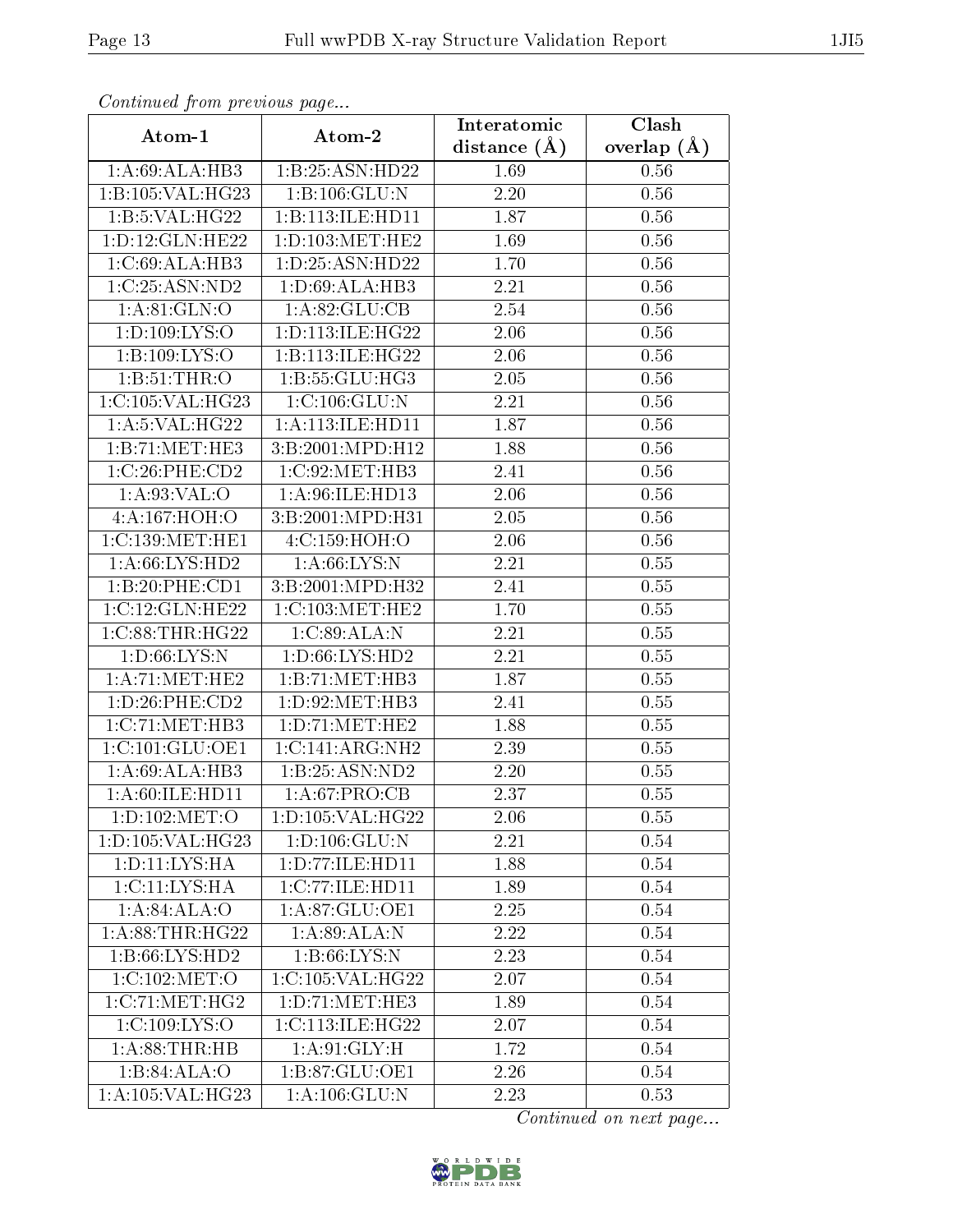| Communica from previous page |                                                        | Interatomic       | Clash           |
|------------------------------|--------------------------------------------------------|-------------------|-----------------|
| Atom-1                       | Atom-2                                                 | distance $(A)$    | overlap $(\AA)$ |
| 1: A:68: VAL:HG23            | 1:A:74:TYR:HE2                                         | 1.74              | 0.53            |
| 1:C:51:THR:O                 | 1:C:55:GLU:HG3                                         | 2.08              | 0.53            |
| 1:C:88:THR:HB                | 1: C:91: GLY: H                                        | 1.72              | 0.53            |
| 1:D:5:VAL:HG22               | 1:D:113:ILE:HD11                                       | 1.90              | 0.53            |
| 1: D: 93: VAL: O             | 1: D:96: ILE: HD13                                     | 2.09              | 0.53            |
| 1:B:11:LYS:HA                | 1:B:77:ILE:HD11                                        | 1.91              | 0.53            |
| 1: C:66: LYS: HD2            | 1:C:66:LYS:N                                           | 2.22              | 0.53            |
| 1:C:60:ILE:HD11              | 1:C:67:PRO:CB                                          | 2.39              | 0.53            |
| 1: D: 27: HIS: CE1           | 1:D:39:HIS:CE1                                         | 2.97              | 0.53            |
| 1: A:51:THR:O                | 1:A:55:GLU:HG3                                         | 2.08              | 0.53            |
| 1:B:102:MET:O                | 1:B:105:VAL:HG22                                       | 2.09              | 0.53            |
| 1: D: 14: ALA: O             | 1: D: 18: VAL: HG23                                    | 2.09              | $0.52\,$        |
| 1:B:12:GLN:HE22              | 1:B:103:MET:CE                                         | 2.23              | $0.52\,$        |
| 1:A:25:ASN:HD22              | 1:B:69:ALA:CB                                          | 2.23              | 0.52            |
| 1: D: 9: LEU: CD2            | 1: D:60: ILE: HG22                                     | 2.34              | $0.52\,$        |
| 1:C:68:VAL:HG23              | 1:C:74:TYR:HE2                                         | 1.75              | 0.52            |
| 1:A:113:ILE:HD13             | 1:A:114:ALA:N                                          | $\overline{2.25}$ | 0.52            |
| 1: A:71: MET:CB              | 1:B:71:MET:HE2                                         | 2.38              | 0.52            |
| 1: D:51:THR:O                | 1: D: 55: GLU: HG3                                     | 2.09              | 0.52            |
| 1: A:71: MET:HE3             | 3:B:2001:MPD:C1                                        | 2.40              | 0.52            |
| 1:B:93:VAL:O                 | 1:B:96:ILE:HD13                                        | 2.10              | 0.51            |
| 1:C:82:GLU:HG2               | 1: D: 70: THR: HG22                                    | 1.92              | 0.51            |
| 1:A:14:ALA:O                 | 1:A:18:VAL:HG23                                        | 2.10              | 0.51            |
| $1: A:26:$ PHE: $CD2$        | 1: A:92:MET:HB3                                        | 2.46              | 0.51            |
| 1:B:9:LEU:HB3                | 1: B:60: ILE: CG2                                      | 2.41              | 0.51            |
| 1: C: 9: LEU: CD2            | 1:C:60:ILE:HG22                                        | 2.33              | 0.51            |
| 1:B:11:LYS:HZ3               | 1:B:79:SER:HB3                                         | 1.75              | 0.51            |
| 1:C:88:THR:CG2               | $1:\mathrm{C}:90:\mathrm{GLU}:\overline{\mathrm{HG2}}$ | 2.40              | 0.51            |
| 1:B:26:PHE:CD2               | 1:B:92:MET:HB3                                         | 2.46              | 0.51            |
| 1: A:109: LYS:O              | 1:A:113:ILE:HG22                                       | 2.10              | 0.51            |
| 1:B:60:ILE:HD11              | 1: B:67: PRO:CB                                        | 2.41              | 0.51            |
| 1:D:89:ALA:HB3               | 1:D:90:GLU:OE1                                         | 2.11              | 0.50            |
| 1:C:71:MET:HE2               | 1:D:71:MET:CB                                          | 2.42              | 0.50            |
| 1:B:105:VAL:CG2              | 1: B: 106: GLU: N                                      | 2.75              | 0.50            |
| 1:B:14:ALA:O                 | 1:B:18:VAL:HG23                                        | 2.11              | 0.50            |
| 1:C:93:VAL:O                 | 1:C:96:ILE:HD13                                        | 2.10              | 0.50            |
| 1:C:9:LEU:O                  | 1:C:12:GLN:HB2                                         | 2.12              | 0.50            |
| 1: A: 102: MET:O             | 1:A:105:VAL:HG22                                       | 2.11              | 0.50            |
| 1: D:68: VAL:HG23            | 1: D: 74: TYR: HE2                                     | 1.76              | 0.50            |
| 1:C:45:LEU:HG                | 1:C:100:TYR:OH                                         | 2.12              | 0.49            |
| 1:D:105:VAL:CG2              | $1: D: 106: \overline{GLU: N}$                         | 2.75              | 0.49            |

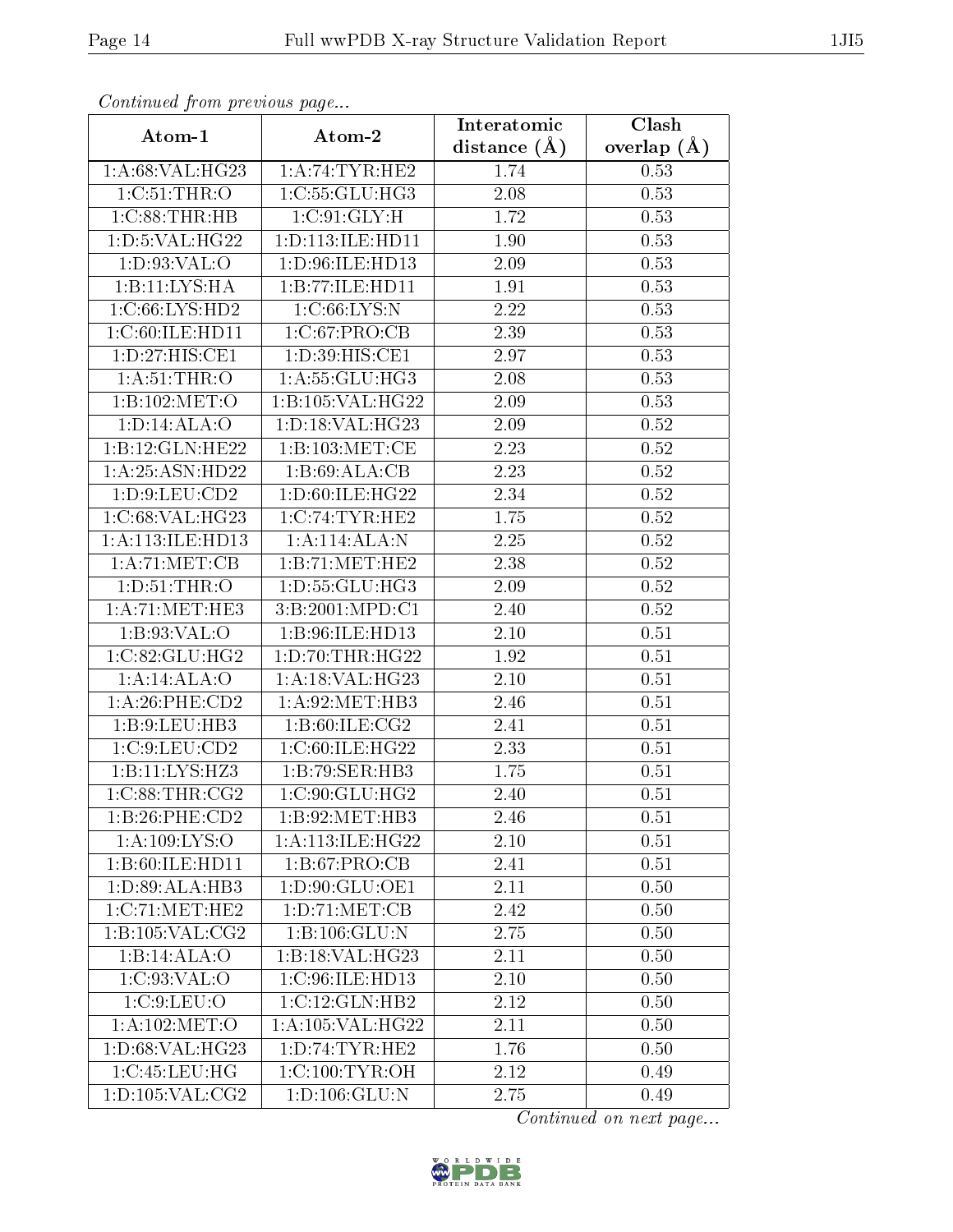| Comunaca jiom previous page |                              | Interatomic    | Clash           |
|-----------------------------|------------------------------|----------------|-----------------|
| Atom-1                      | Atom-2                       | distance $(A)$ | overlap $(\AA)$ |
| 1: A:56: ILE:O              | 1:A:60:ILE:HG23              | 2.13           | 0.49            |
| 1: A:38: LEU: HD21          | 1:A:143:PHE:CZ               | 2.47           | 0.49            |
| 1: D: 96: ILE: HD13         | 1: D:97: MET:H               | 1.78           | 0.49            |
| 1: B: 9: LEU: O             | 1:B:12:GLN:HB2               | 2.13           | 0.48            |
| 1:B:70:THR:HGI              | 1:B:73:GLU:HG3               | 1.76           | 0.48            |
| 1: C: 113: ILE: HD13        | 1: C: 114: ALA: N            | 2.28           | 0.48            |
| 1: A: 41: LYS: CE           | 4:A:155:HOH:O                | 2.61           | 0.48            |
| 1: A:88:THR:CG2             | 1: A:90: GLU: HG2            | 2.42           | 0.48            |
| 1:B:16:TRP:HZ3              | 4:B:2003:HOH:O               | 1.95           | 0.48            |
| 1: D: 9: LEU: HB3           | 1: D:60: ILE: CG2            | 2.44           | 0.48            |
| 1:C:66:LYS:HE2              | 4:C:165:HOH:O                | 2.13           | 0.48            |
| 1:B:27:HIS:CE1              | 1:B:39:HIS:CE1               | 3.02           | 0.48            |
| 1:A:69:ALA:CB               | 1:B:25:ASN:HD22              | 2.27           | 0.48            |
| 1:B:88:THR:HB               | 1: B:91: GLY: H              | 1.79           | 0.48            |
| 1:A:105:VAL:CG2             | 1: A: 106: GLU: N            | 2.77           | 0.47            |
| 1:A:89:ALA:N                | 4:A:174:HOH:O                | 2.47           | 0.47            |
| 1:B:140:LEU:O               | 1:B:143:PHE:HB3              | 2.13           | 0.47            |
| 1:C:105:VAL:CG2             | 1:C:106:GLU:N                | 2.76           | 0.47            |
| 1:B:20:PHE:HE1              | 3:B:2001:MPD:H53             | 1.79           | 0.47            |
| 1: B:88:THR:CG2             | 1:B:90:GLU:HG2               | 2.45           | 0.47            |
| 1: C:81: GLN:N              | 1: C:81: GLN:CD              | 2.63           | 0.47            |
| 1:A:89:ALA:HB3              | 1:A:90:GLU:OE1               | 2.15           | 0.47            |
| 1: A:27: HIS: CE1           | 1:A:39:HIS:CE1               | 3.02           | 0.47            |
| 1:C:84:ALA:O                | 1:C:87:GLU:OE1               | 2.33           | 0.47            |
| 1: D: 57: ALA: O            | 1: D: 61: LEU: HB2           | 2.15           | 0.47            |
| 1:C:81:GLN:HG2              | 4: C:179: HOH:O              | 2.15           | 0.47            |
| 1: D: 41: LYS: O            | 1:D:44:GLU:HB3               | 2.15           | 0.46            |
| 1: D:60: ILE: HD11          | 1: D:67: PRO:CB              | 2.44           | 0.46            |
| 1: D: 88: THR: HB           | $1: D:91: GLY: \overline{H}$ | 1.79           | 0.46            |
| 1:A:96:ILE:HD13             | 1: A:97: MET:H               | 1.81           | 0.46            |
| 1: A: 45: LEU: HG           | 1: A:100:TYR:OH              | 2.15           | 0.46            |
| 1:C:5:VAL:HG22              | 1:C:113:ILE:CD1              | 2.44           | 0.46            |
| 1: D:88: THR:CG2            | 1: D: 90: GLU: HG2           | 2.45           | 0.46            |
| 1:A:140:LEU:O               | 1: A:143:PHE:HB3             | 2.16           | 0.46            |
| 1: A:60: ILE: HD11          | 1: A:67: PRO:HB3             | 1.98           | 0.46            |
| 1:B:57:ALA:O                | 1:B:61:LEU:HB2               | 2.16           | 0.46            |
| 1: D: 5: VAL: HA            | 1:D:113:ILE:HD11             | 1.98           | 0.46            |
| 1: D:96: ILE:N              | 1:D:96:ILE:HD13              | 2.30           | 0.46            |
| 1: A:9: LEU: HB3            | 1: A:60: ILE: CG2            | 2.45           | 0.46            |
| 1:B:43:GLU:HA               | 1: B: 46: TYR: CD2           | 2.51           | 0.46            |
| 1:B:68:VAL:HG23             | 1:B:74:TYR:HE2               | 1.80           | 0.46            |

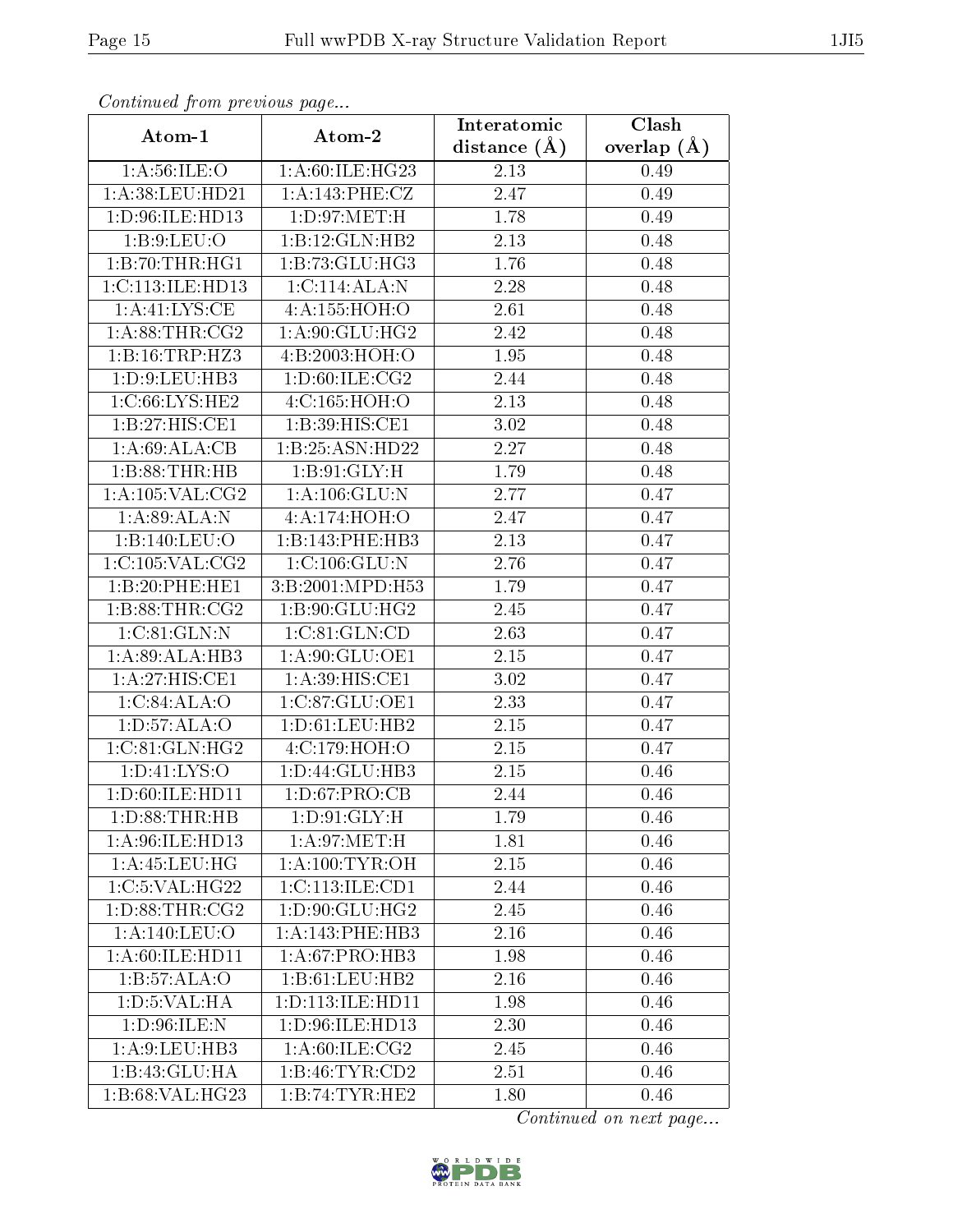| Continued from previous page |                                      | Interatomic    | Clash           |
|------------------------------|--------------------------------------|----------------|-----------------|
| Atom-1                       | Atom-2                               | distance $(A)$ | overlap $(\AA)$ |
| 1:B:59:ARG:NH1               | 1:C:134:GLU:OE1                      | 2.41           | 0.46            |
| 1:C:69:ALA:CB                | 1: D: 25: ASN: HD22                  | 2.29           | 0.46            |
| 1:C:96:ILE:HD13              | 1:C:96:ILE:N                         | 2.31           | 0.46            |
| 1:D:140:LEU:O                | 1: D: 143: PHE: HB3                  | 2.15           | 0.46            |
| 1:B:41:LYS:O                 | 1:B:44:GLU:HB3                       | 2.16           | 0.45            |
| 1: D: 72: LYS: HD3           | 4:D:191:HOH:O                        | 2.16           | 0.45            |
| 1: D: 9: LEU: O              | 1: D: 12: GLN: HB2                   | 2.16           | 0.45            |
| 1:B:12:GLN:HE22              | 1: B: 103: MET: HE2                  | 1.80           | 0.45            |
| 1: A:71: MET:HG2             | 1:B:71:MET:CE                        | 2.45           | 0.45            |
| 1:C:96:ILE:HD13              | 1:C:97:MET:H                         | 1.80           | 0.45            |
| 1:D:113:ILE:HD13             | 1:D:114:ALA:N                        | 2.31           | 0.45            |
| 1:C:25:ASN:HD22              | 1: D:69: ALA:CB                      | 2.29           | 0.45            |
| 4:A:167:HOH:O                | 3:B:2001:MPD:H11                     | 2.15           | 0.45            |
| 1:C:41:LYS:O                 | $1:C:44:G\overline{\mathrm{LU:HB3}}$ | 2.17           | 0.45            |
| 1: A:85:TYR:O                | 1: A:87: GLU: N                      | 2.39           | 0.45            |
| 1: A:9: LEU:O                | 1:A:12:GLN:HB2                       | 2.16           | 0.44            |
| 1:B:8:VAL:HG21               | 1:B:113:ILE:HD12                     | 1.99           | 0.44            |
| 1: A:113: ILE: HD13          | 1: A:113: ILE:C                      | 2.38           | 0.44            |
| 1: A:5:VAL:HA                | 1: A:113: ILE: HDI1                  | 1.99           | 0.44            |
| 1:B:5:VAL:HA                 | 1:B:113:ILE:HD11                     | 1.98           | 0.44            |
| 1:C:71:MET:CE                | 1: D: 71: MET:HG2                    | 2.47           | 0.44            |
| 1: A:8: VAL:HG21             | 1: A:113: ILE: HD12                  | 1.99           | 0.44            |
| 1:C:88:THR:O                 | 1:C:92:MET:HG3                       | 2.16           | 0.44            |
| 1: A: 131: THEN: HB          | 4:A:161:HOH:O                        | 2.17           | 0.44            |
| 1:B:20:PHE:CE1               | 3:B:2001:MPD:H32                     | 2.52           | 0.44            |
| 1:C:140:LEU:O                | 1:C:143:PHE:HB3                      | 2.17           | 0.44            |
| 1:C:23:LEU:HB2               | 1:C:46:TYR:HB3                       | 1.98           | 0.44            |
| 1: C:56: ILE: O              | 1:C:60:ILE:HG23                      | 2.18           | 0.44            |
| 1:C:60:ILE:CD1               | 1:C:67:PRO:HA                        | 2.48           | 0.44            |
| 1:C:96:ILE:HD13              | 1:C:97:MET:N                         | 2.32           | 0.44            |
| 1: D: 96: ILE: HD13          | 1: D:97: MET:N                       | 2.33           | 0.44            |
| 1:C:57:ALA:O                 | 1:C:61:LEU:HB2                       | 2.18           | 0.44            |
| 1:C:9:LEU:HB3                | 1:C:60:ILE:CG2                       | 2.48           | 0.44            |
| 1:B:56:ILE:O                 | 1:B:59:ARG:HB3                       | 2.19           | 0.43            |
| 1:C:24:HIS:O                 | 1:C:27:HIS:HB3                       | 2.18           | 0.43            |
| 1:B:12:GLN:OE1               | 1:B:103:MET:HE3                      | 2.19           | 0.43            |
| 1:B:113:ILE:HD13             | 1:B:114:ALA:N                        | 2.33           | 0.43            |
| 1:C:5:VAL:HA                 | 1:C:113:ILE:HD11                     | 1.99           | 0.43            |
| 1: D: 56: ILE: O             | 1: D:60: ILE: HG23                   | 2.18           | 0.43            |
| 1:C:71:MET:HE3               | 1: D: 71: MET:HG2                    | 1.99           | 0.43            |
| 1:C:8:VAL:HG21               | 1:C:113:ILE:HD12                     | 2.00           | 0.43            |

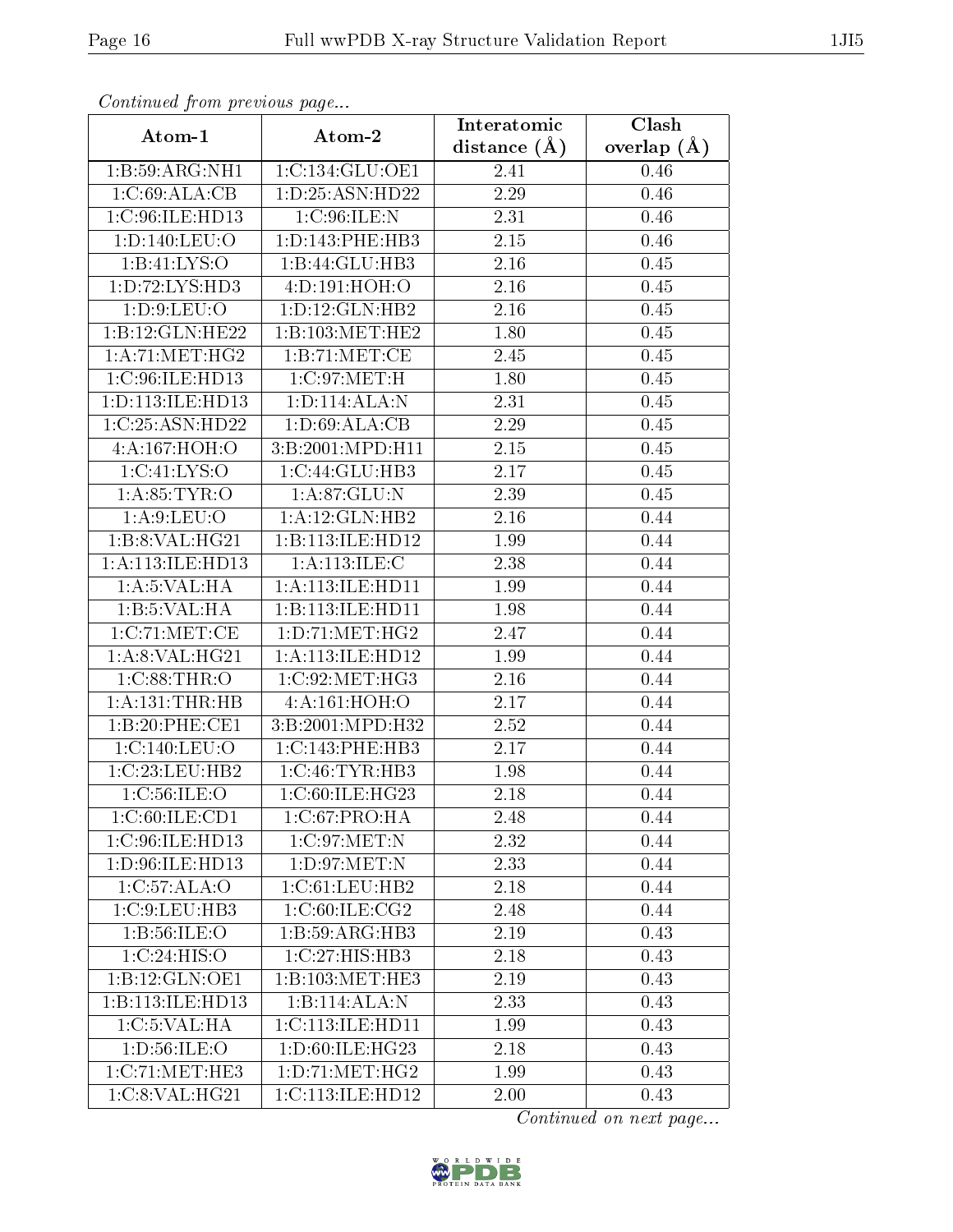| Continued from previous page |                      | Interatomic    | $\overline{\text{Clash}}$ |
|------------------------------|----------------------|----------------|---------------------------|
| Atom-1                       | Atom-2               | distance $(A)$ | overlap $(\AA)$           |
| 1:B:24:HIS:O                 | 1:B:27:HIS:HB3       | 2.19           | 0.43                      |
| 1: D:92: MET:O               | 1: D:96: ILE: HD12   | 2.19           | 0.43                      |
| 1:C:38:LEU:HD21              | 1:C:143:PHE:CZ       | 2.54           | 0.43                      |
| 1:C:27:HIS:CE1               | 1:C:39:HIS:CE1       | 3.07           | 0.43                      |
| 1:D:43:GLU:HA                | 1: D: 46: TYR: CD2   | 2.54           | 0.43                      |
| 1: A:96: ILE: HD13           | 1: A:96: ILE:N       | 2.34           | 0.42                      |
| 1:B:96:ILE:HD13              | 1: B:96: ILE:N       | 2.34           | 0.42                      |
| 1:C:127:LEU:C                | 1:C:127:LEU:HD12     | 2.39           | 0.42                      |
| 1: A: 41: LYS: O             | 1:A:44:GLU:HB3       | 2.20           | 0.42                      |
| 1:A:83:ALA:O                 | 1:A:84:ALA:HB3       | 2.20           | 0.42                      |
| 1:B:140:LEU:HA               | 1:B:140:LEU:HD12     | 1.76           | 0.42                      |
| 1:C:113:ILE:HD13             | 1:C:113:ILE:C        | 2.39           | 0.42                      |
| 1:C:140:LEU:HA               | 1:C:140:LEU:HD12     | 1.80           | 0.42                      |
| 1:D:6:ILE:HG22               | 1: D: 10: ASN: HD22  | 1.84           | 0.42                      |
| 1:A:5:VAL:HG22               | 1:A:113:ILE:CD1      | 2.50           | 0.42                      |
| 1:A:140:LEU:HA               | 1: A:140: LEU: HD12  | 1.78           | 0.42                      |
| 1: A:60: ILE: CD1            | 1: A:67: PRO:HA      | 2.49           | 0.42                      |
| $1:A:71:MET:H\overline{E3}$  | 3:B:2001:MPD:H13     | $2.02\,$       | 0.42                      |
| 1: A:92:MET:O                | 1:A:96:ILE:HD12      | 2.20           | 0.42                      |
| 1:B:127:LEU:HD12             | 1:B:127:LEU:C        | 2.40           | 0.42                      |
| 1: A:71: MET:CE              | 1:B:71:MET:HG2       | 2.50           | 0.42                      |
| 1:C:88:THR:HG21              | 1:C:90:GLU:HG2       | 2.00           | 0.42                      |
| 1:C:23:LEU:CB                | 1:C:46:TYR:HB3       | 2.50           | 0.42                      |
| 1:C:14:ALA:HA                | 1:C:74:TYR:CD2       | 2.55           | 0.42                      |
| 1: B: 5: VAL: HG22           | 1:B:113:ILE:CD1      | 2.48           | 0.42                      |
| 1:D:8:VAL:HG21               | 1: D: 113: ILE: HD12 | 2.00           | 0.42                      |
| 1: A:23: LEU:HB2             | 1: A:46: TYR:HB3     | 2.02           | 0.42                      |
| 1:A:33:PRO:HA                | 1:C:143:PHE:CE1      | 2.54           | 0.42                      |
| 1:C:82:GLU:HG2               | 1: D: 70: THR: CG2   | 2.50           | 0.42                      |
| 1:B:9:LEU:HG                 | 1:B:56:ILE:HG23      | 2.02           | 0.41                      |
| 1:C:70:THR:HGI               | 1:C:73:GLU:HG3       | 1.85           | 0.41                      |
| 1:C:71:MET:N                 | 1:D:82:GLU:OE1       | 2.45           | 0.41                      |
| 1:A:4:GLN:CG                 | 4:A:183:HOH:O        | 2.68           | 0.41                      |
| 1: A:71: MET:N               | 1:B:82:GLU:OE2       | 2.50           | 0.41                      |
| 1:A:88:THR:O                 | 1: A:92:MET:HG3      | 2.20           | 0.41                      |
| 1:C:61:LEU:HD21              | 1:D:28:TRP:O         | 2.21           | 0.41                      |
| 1:B:88:THR:O                 | 1:B:92:MET:HG3       | 2.21           | 0.41                      |
| 1:C:71:MET:HG2               | 1: D: 71: MET: CE    | 2.51           | 0.41                      |
| 1: D: 113: ILE:C             | 1: D: 113: ILE: HD13 | 2.41           | 0.41                      |
| 1: A:88:THR:HG22             | 1: A:90: GLU: HG2    | 2.02           | 0.41                      |
| 1:B:96:ILE:HD13              | 1: B:97: MET:H       | 1.85           | 0.41                      |

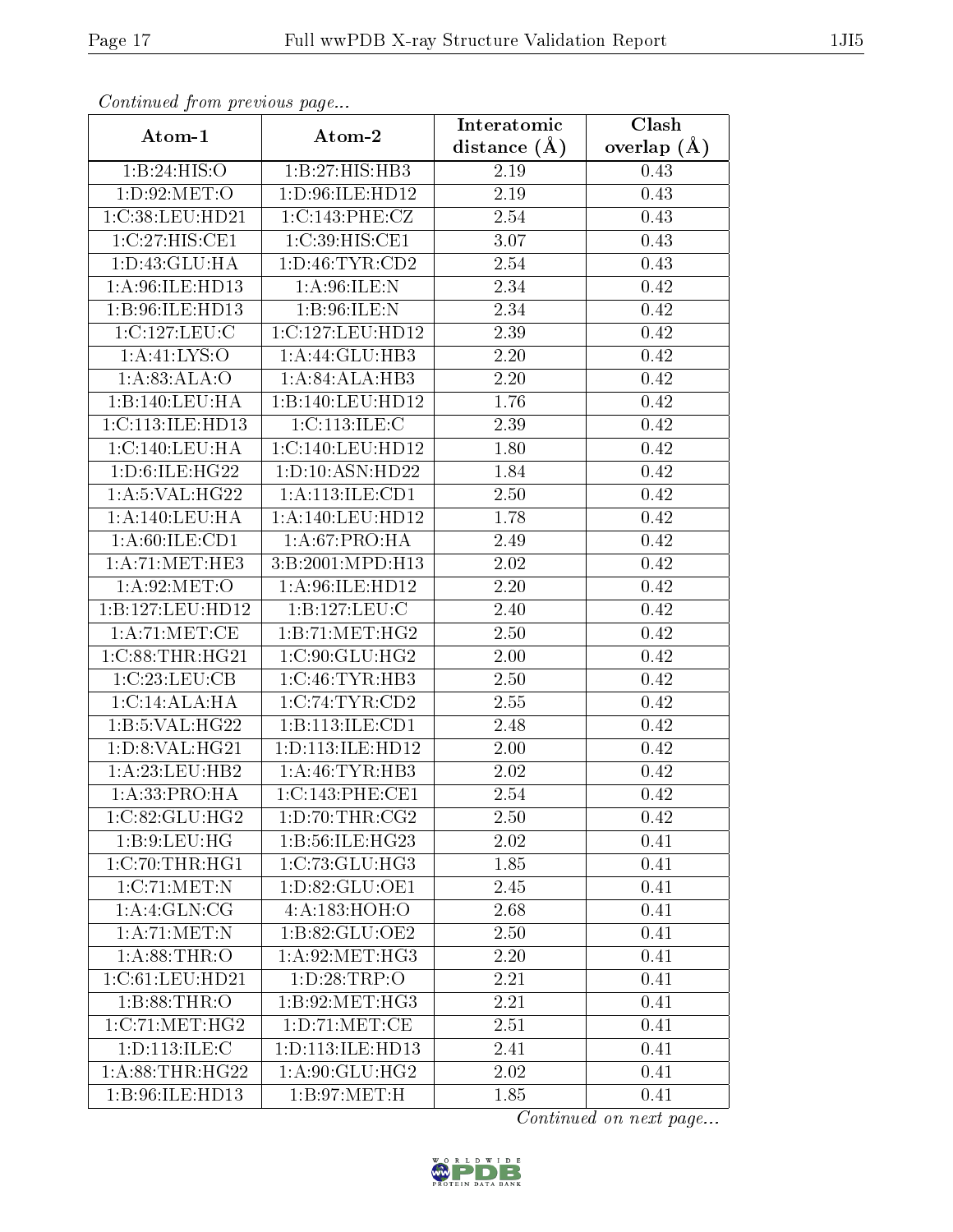|                     | $\cdots$ $\cdots$ $\cdots$ | Interatomic    | Clash         |
|---------------------|----------------------------|----------------|---------------|
| Atom-1              | Atom-2                     | distance $(A)$ | overlap $(A)$ |
| 1:A:127:LEU:C       | 1:A:127:LEU:HD12           | 2.41           | 0.41          |
| 1: A: 129: ILE: O   | 1:A:133:LEU:HG             | 2.21           | 0.41          |
| 1:A:43:GLU:HA       | 1: A: 46: TYR: CD2         | 2.55           | 0.41          |
| 1:B:56:ILE:O        | 1:B:60:ILE:HG23            | 2.21           | 0.41          |
| 1:C:60:ILE:HD11     | 1:C:67:PRO:HB3             | 2.03           | 0.41          |
| 1: D: 5: VAL: HG22  | 1: D: 113: ILE: CD1        | 2.51           | 0.41          |
| 1:A:38:LEU:HD13     | 1:A:38:LEU:HA              | 1.86           | 0.41          |
| 1:C:129:ILE:O       | 1:C:133:LEU:HG             | 2.21           | 0.41          |
| 1: A:71: MET:HA     | 1: A:74:TYR:CD1            | 2.56           | 0.41          |
| 1: D:60: ILE: CD1   | 1: D:67: PRO:HA            | 2.49           | 0.41          |
| 1: D: 14: ALA: HA   | 1: D: 74: TYR: CD2         | 2.56           | 0.41          |
| 1:C:88:THR:HG22     | 1:C:90:GLU:HG2             | 2.03           | 0.41          |
| 1:D:140:LEU:HD12    | 1: D: 140: LEU: HA         | 1.82           | 0.41          |
| 1:D:32:GLY:HA3      | 4:D:183:HOH:O              | 2.19           | 0.41          |
| 1:A:14:ALA:HA       | 1: A:74:TYR:CD2            | 2.57           | 0.40          |
| 1:A:96:ILE:HD13     | 1: A:97: MET:N             | 2.36           | 0.40          |
| 1: B:92:MET:O       | 1:B:96:ILE:HD12            | 2.20           | 0.40          |
| 1: D: 70: THR: HG1  | 1:D:73:GLU:HG3             | 1.85           | 0.40          |
| 1:B:81:GLN:HA       | 1:B:81:GLN:HE21            | 1.86           | 0.40          |
| 1:B:61:LEU:HD23     | 1:C:138:TRP:CZ2            | 2.57           | 0.40          |
| 1:C:28:TRP:O        | 1: D:61: LEU: HD21         | 2.21           | 0.40          |
| 4:A:185:HOH:O       | 1:C:145:ASN:HB3            | 2.20           | 0.40          |
| 1:C:96:ILE:HD13     | 1:C:96:ILE:H               | 1.87           | 0.40          |
| 1:A:24:HIS:O        | 1:A:27:HIS:HB3             | 2.20           | 0.40          |
| 1:C:56:ILE:O        | 1:C:59:ARG:HB3             | 2.20           | 0.40          |
| 1:B:81:GLN:CA       | 1:B:81:GLN:HE21            | 2.34           | 0.40          |
| 1:C:66:LYS:HA       | 1:C:67:PRO:HD2             | 1.96           | 0.40          |
| 1: D: 88: THR: HG21 | 1: D: 90: GLU: HG2         | 2.04           | 0.40          |

There are no symmetry-related clashes.

### 5.3 Torsion angles  $(i)$

#### 5.3.1 Protein backbone (i)

In the following table, the Percentiles column shows the percent Ramachandran outliers of the chain as a percentile score with respect to all X-ray entries followed by that with respect to entries of similar resolution.

The Analysed column shows the number of residues for which the backbone conformation was analysed, and the total number of residues.

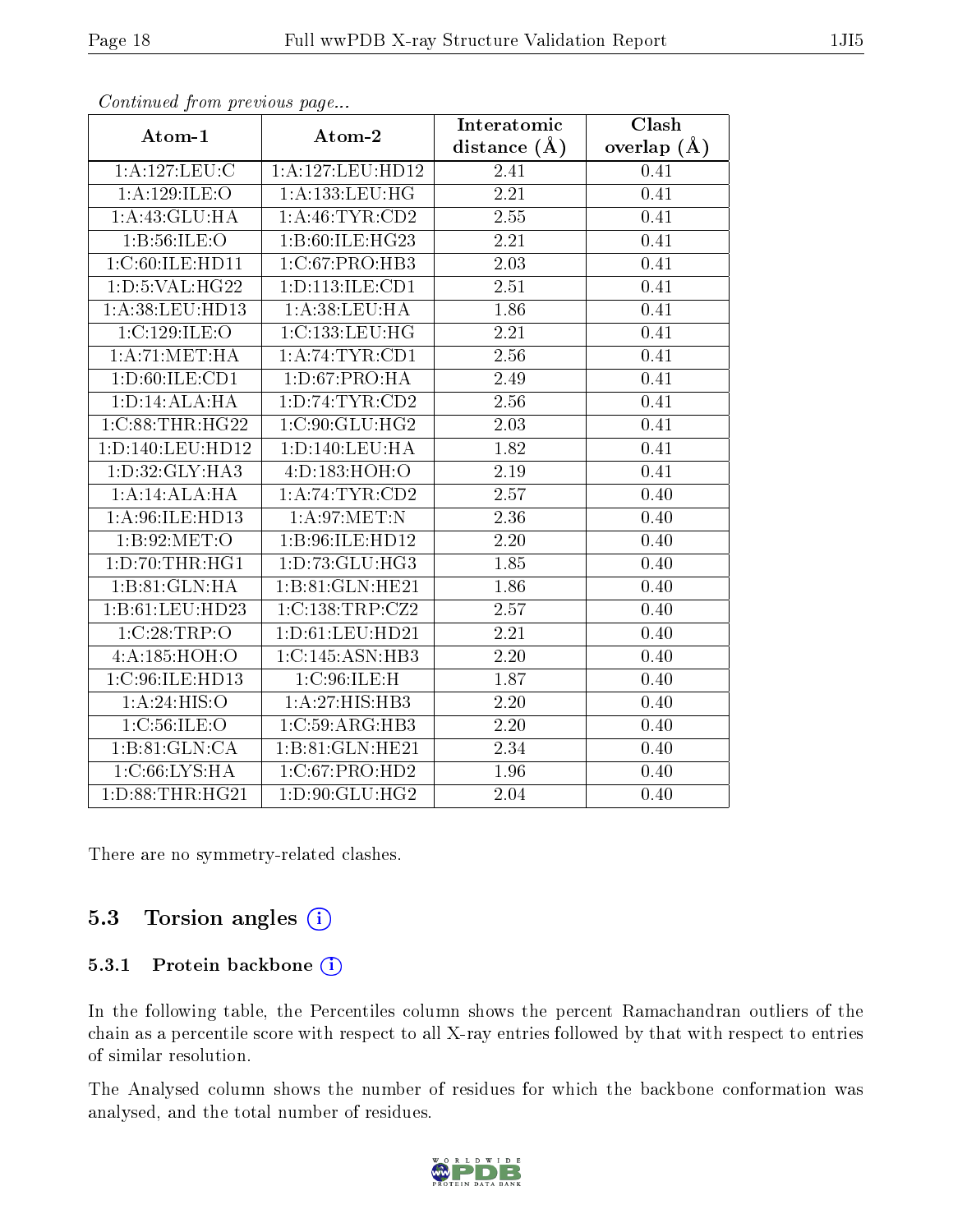| Mol | Chain   | Analysed        | Favoured     | Allowed  | Outliers         | Percentiles |
|-----|---------|-----------------|--------------|----------|------------------|-------------|
|     | А       | 140/142(99%)    | 127 $(91\%)$ | 10(7%)   | $3(2\%)$         | 11          |
|     | B       | $140/142(99\%)$ | 132 $(94\%)$ | $8(6\%)$ | $\theta$         | 100<br>100  |
|     | $\rm C$ | $140/142(99\%)$ | 131 $(94\%)$ | $9(6\%)$ | $\left( \right)$ | 100         |
|     | D       | $140/142(99\%)$ | 131 $(94\%)$ | $8(6\%)$ | $1(1\%)$         | 22<br>39    |
| All | All     | 560/568 (99%)   | 521 $(93\%)$ | 35(6%)   | $4(1\%)$         | 22<br>39    |

All (4) Ramachandran outliers are listed below:

| $\operatorname{Mol}$ | Chain | Res | <b>Type</b> |
|----------------------|-------|-----|-------------|
|                      |       | 82  | GLU         |
|                      |       | 86  | GLY         |
|                      |       |     | GLN         |
|                      |       |     | GLU         |

#### 5.3.2 Protein sidechains (i)

In the following table, the Percentiles column shows the percent sidechain outliers of the chain as a percentile score with respect to all X-ray entries followed by that with respect to entries of similar resolution.

The Analysed column shows the number of residues for which the sidechain conformation was analysed, and the total number of residues.

| Mol | Chain         | Analysed         | Rotameric    | Outliers   |    | Percentiles |  |
|-----|---------------|------------------|--------------|------------|----|-------------|--|
|     | A             | $123/123$ (100%) | 104 (85%)    | $19(15\%)$ | -2 | $\boxed{5}$ |  |
|     | B             | $123/123$ (100%) | $103(84\%)$  | $20(16\%)$ |    | 4           |  |
|     | $\mathcal{C}$ | $123/123$ (100%) | $103(84\%)$  | $20(16\%)$ |    |             |  |
|     | D             | $123/123$ (100%) | 105(85%)     | $18(15\%)$ |    | $5^{\circ}$ |  |
| All | All           | 492/492 (100%)   | 415 $(84\%)$ | 77 (16\%)  |    |             |  |

All (77) residues with a non-rotameric sidechain are listed below:

| Mol | Chain | Res    | <b>Type</b> |
|-----|-------|--------|-------------|
|     |       |        | <b>GLN</b>  |
|     |       |        | <b>GLU</b>  |
|     |       |        | <b>LEU</b>  |
|     |       | 19     | LEU         |
|     |       | 37     | THR         |
|     |       | 38     | LEU         |
|     |       | $45\,$ | LEU         |

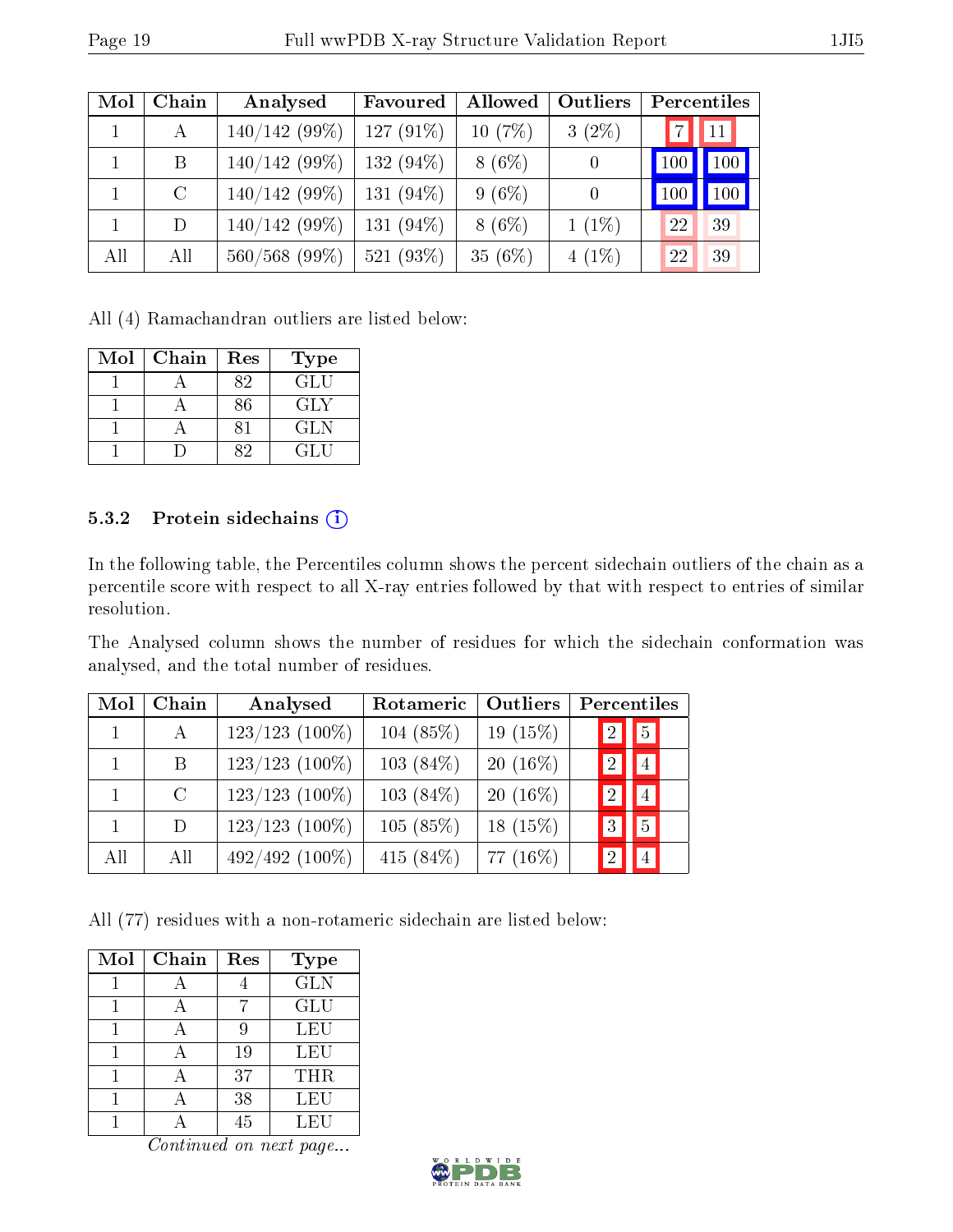| Mol            | Chain                                                                                                                                                                | $\operatorname{Res}% \left( \mathcal{N}\right) \equiv\operatorname{Res}(\mathcal{N}_{0})\cap\mathcal{N}_{1}$ | Type                                       |
|----------------|----------------------------------------------------------------------------------------------------------------------------------------------------------------------|--------------------------------------------------------------------------------------------------------------|--------------------------------------------|
| $\mathbf{1}$   | $\overline{A}$                                                                                                                                                       | 60                                                                                                           | ILE                                        |
| $\mathbf{1}$   | $\overline{A}$                                                                                                                                                       | 66                                                                                                           | $\overline{\text{LYS}}$                    |
| $\overline{1}$ | $\overline{A}$                                                                                                                                                       | $\overline{75}$                                                                                              | $\overline{\text{LEU}}$                    |
| $\overline{1}$ | $\overline{A}$                                                                                                                                                       | $\overline{77}$                                                                                              | <b>ILE</b>                                 |
| $\overline{1}$ | $\frac{\overline{A}}{\overline{A}}$                                                                                                                                  | $\overline{90}$                                                                                              | $\overline{{\rm GLU}}$                     |
| $\mathbf{1}$   |                                                                                                                                                                      | 96                                                                                                           | $\frac{\overline{\text{ILE}}}{\text{ILE}}$ |
| $\mathbf 1$    |                                                                                                                                                                      | $\overline{113}$                                                                                             |                                            |
| $\overline{1}$ | $\overline{A}$                                                                                                                                                       | $\overline{121}$                                                                                             | MET                                        |
| $\overline{1}$ | $\frac{\overline{A}}{\overline{A}}$                                                                                                                                  | $\overline{127}$                                                                                             | $\overline{\text{LEU}}$                    |
| $\overline{1}$ |                                                                                                                                                                      | 138                                                                                                          | TRP                                        |
| $\overline{1}$ |                                                                                                                                                                      | 140                                                                                                          | $\overline{\text{LEU}}$                    |
| $\overline{1}$ | $\overline{A}$                                                                                                                                                       | 144                                                                                                          | $\overline{\text{LEU}}$                    |
| $\overline{1}$ | $\overline{\mathrm{B}}$                                                                                                                                              | $\overline{4}$                                                                                               | $\overline{\text{GLN}}$                    |
| $\overline{1}$ | $\overline{\mathrm{B}}$                                                                                                                                              | $\overline{7}$                                                                                               | $\overline{\text{GLU}}$                    |
| $\mathbf 1$    | $\overline{\mathrm{B}}$                                                                                                                                              | $\overline{9}$                                                                                               | $\overline{\text{LEU}}$                    |
| $\mathbf{1}$   | $\overline{B}$                                                                                                                                                       | $\overline{19}$                                                                                              | $\overline{\text{LEU}}$                    |
| $\mathbf{1}$   | $\overline{\mathrm{B}}$                                                                                                                                              | $\overline{37}$                                                                                              | <b>THR</b>                                 |
| $\mathbf{1}$   | $\overline{\mathrm{B}}$                                                                                                                                              | 38                                                                                                           | LEU                                        |
| $\overline{1}$ | $\overline{\mathrm{B}}$                                                                                                                                              | $\overline{45}$                                                                                              | LEU                                        |
| $\overline{1}$ | $\overline{\mathrm{B}}$                                                                                                                                              | 60                                                                                                           | ILE                                        |
| $\mathbf{1}$   | B                                                                                                                                                                    | 66                                                                                                           | $\overline{\text{LYS}}$                    |
| $\overline{1}$ | $\overline{\mathrm{B}}$                                                                                                                                              | $\overline{75}$                                                                                              | $\overline{\text{LEU}}$                    |
| $\overline{1}$ | $\overline{\mathrm{B}}$                                                                                                                                              | $\overline{77}$                                                                                              | ILE                                        |
| $\overline{1}$ | $\overline{\mathrm{B}}$                                                                                                                                              | $\overline{81}$                                                                                              | $\overline{\text{GLN}}$                    |
| $\mathbf{1}$   | $\overline{\mathrm{B}}$                                                                                                                                              | 90                                                                                                           | $\overline{\text{GLU}}$                    |
| $\mathbf{1}$   | $\overline{\mathrm{B}}$                                                                                                                                              | $\overline{96}$                                                                                              | <b>ILE</b>                                 |
| $\overline{1}$ | $\overline{\mathrm{B}}$                                                                                                                                              | $\overline{113}$                                                                                             | ILE                                        |
| $\overline{1}$ | B                                                                                                                                                                    | 121                                                                                                          | <b>MET</b>                                 |
| $\overline{1}$ | $\overline{\mathrm{B}}$                                                                                                                                              | 127                                                                                                          | $\overline{\textrm{LEU}}$                  |
| $\mathbf{1}$   | B                                                                                                                                                                    | 138                                                                                                          | TRP                                        |
| $\mathbf 1$    | $\overline{B}$                                                                                                                                                       | 140                                                                                                          | $\overline{\text{LEU}}$                    |
| $\mathbf{1}$   |                                                                                                                                                                      | 144                                                                                                          | LEU                                        |
| $\mathbf{1}$   | $\overline{B}$ $\overline{C}$ $\overline{C}$ $\overline{C}$ $\overline{C}$ $\overline{C}$ $\overline{C}$ $\overline{C}$ $\overline{C}$ $\overline{C}$ $\overline{C}$ | $\overline{4}$                                                                                               | $\overline{\text{GLN}}$                    |
| $\mathbf 1$    |                                                                                                                                                                      | $\overline{7}$                                                                                               | $\overline{{\rm GLU}}$                     |
| $\mathbf 1$    |                                                                                                                                                                      | 9                                                                                                            | LEU                                        |
| $\mathbf 1$    |                                                                                                                                                                      | $\overline{19}$                                                                                              | $\frac{1}{L}$ EU                           |
| $\mathbf{1}$   |                                                                                                                                                                      | $3\overline{7}$                                                                                              | <b>THR</b>                                 |
| $\mathbf 1$    |                                                                                                                                                                      | 38                                                                                                           | LEU                                        |
| $\overline{1}$ |                                                                                                                                                                      | 45                                                                                                           | $\overline{\text{LEU}}$                    |
| $\mathbf{1}$   |                                                                                                                                                                      | 60                                                                                                           | ILE                                        |
| $\mathbf 1$    |                                                                                                                                                                      | 66                                                                                                           | $\overline{\rm LYS}$                       |
| $\mathbf{1}$   |                                                                                                                                                                      | 75                                                                                                           | LEU                                        |

Continued from previous page...

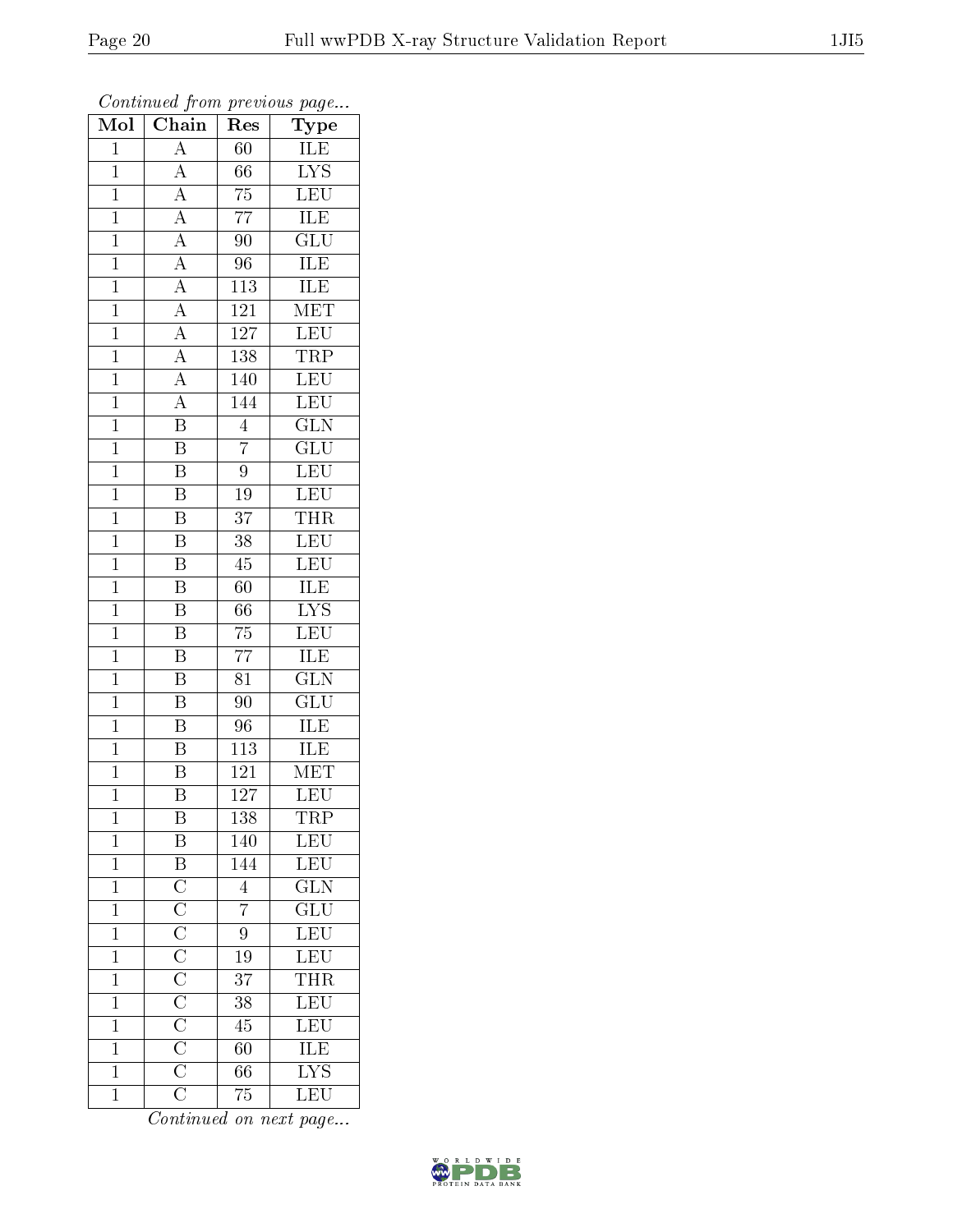| Mol            | $\overline{\mathbf{C}}$ hain                                                                                                                                         | ${\mathop{\mathrm{Res}}\nolimits}$ | $_{\rm Type}$           |
|----------------|----------------------------------------------------------------------------------------------------------------------------------------------------------------------|------------------------------------|-------------------------|
| $\overline{1}$ |                                                                                                                                                                      | $\overline{77}$                    | ILE                     |
| $\overline{1}$ |                                                                                                                                                                      | $\overline{81}$                    | $\overline{\text{GLN}}$ |
| $\overline{1}$ |                                                                                                                                                                      | $90\,$                             | $\overline{\text{GLU}}$ |
| $\mathbf{1}$   |                                                                                                                                                                      | 96                                 | $\overline{\text{ILE}}$ |
| $\overline{1}$ |                                                                                                                                                                      | $\overline{113}$                   | ILE                     |
| $\mathbf{1}$   | $\overline{C}$ $\overline{C}$ $\overline{C}$ $\overline{C}$ $\overline{C}$ $\overline{C}$ $\overline{C}$ $\overline{C}$ $\overline{C}$ $\overline{D}$ $\overline{D}$ | 121                                | MET                     |
| $\overline{1}$ |                                                                                                                                                                      | 127                                | LEU                     |
| $\overline{1}$ |                                                                                                                                                                      | 138                                | <b>TRP</b>              |
| $\overline{1}$ |                                                                                                                                                                      | 140                                | LEU                     |
| $\mathbf{1}$   |                                                                                                                                                                      | 144                                | LEU                     |
| $\overline{1}$ |                                                                                                                                                                      | $\overline{4}$                     | $\overline{\text{GLN}}$ |
| $\overline{1}$ |                                                                                                                                                                      | $\overline{7}$                     | $\overline{{\rm GLU}}$  |
| $\overline{1}$ | $\overline{D}$                                                                                                                                                       | $\overline{9}$                     | LEU                     |
| $\overline{1}$ | $\overline{\rm D}$                                                                                                                                                   | 19                                 | LEU                     |
| $\overline{1}$ | $\frac{1}{D}$                                                                                                                                                        | $\overline{37}$                    | <b>THR</b>              |
| $\overline{1}$ | $\overline{\mathrm{D}}$                                                                                                                                              | 45                                 | <b>LEU</b>              |
| $\overline{1}$ | $\frac{\overline{D}}{D}$                                                                                                                                             | $60\,$                             | <b>ILE</b>              |
| $\mathbf{1}$   |                                                                                                                                                                      | $\overline{66}$                    | $\overline{\text{LYS}}$ |
| $\mathbf 1$    | $\overline{\mathbb{D}}$                                                                                                                                              | $\overline{75}$                    | $\overline{\text{LEU}}$ |
| $\overline{1}$ | $\overline{\rm D}$                                                                                                                                                   | $\overline{77}$                    | ILE                     |
| $\overline{1}$ |                                                                                                                                                                      | $\overline{90}$                    | $\overline{\text{GLU}}$ |
| $\overline{1}$ | $\frac{\overline{D}}{D}$                                                                                                                                             | 96                                 | <b>ILE</b>              |
| $\mathbf{1}$   | $\overline{\mathrm{D}}$                                                                                                                                              | 113                                | ILE                     |
| $\overline{1}$ | $\frac{\overline{D}}{D}$                                                                                                                                             | $\overline{121}$                   | $\overline{\text{MET}}$ |
| $\mathbf{1}$   |                                                                                                                                                                      | 127                                | LEU                     |
| $\overline{1}$ | $\overline{\rm D}$                                                                                                                                                   | 138                                | TRP                     |
| $\overline{1}$ | $\overline{D}$                                                                                                                                                       | 140                                | $\overline{\text{LEU}}$ |
| $\overline{1}$ | $\overline{\rm D}$                                                                                                                                                   | $\overline{144}$                   | $\overline{\text{LEU}}$ |

Some sidechains can be flipped to improve hydrogen bonding and reduce clashes. All (18) such sidechains are listed below:

| Mol | Chain     | Res | Type                               |
|-----|-----------|-----|------------------------------------|
|     | А         | 25  | <b>ASN</b>                         |
| 1   | A         | 34  | <b>GLN</b>                         |
| 1   | А         | 116 | <b>ASN</b>                         |
| 1   | А         | 145 | <b>ASN</b>                         |
| 1   | В         | 25  | <b>ASN</b>                         |
| 1   | В         | 34  | <b>GLN</b>                         |
| 1   | В         | 81  | <b>GLN</b>                         |
| 1   | В         | 116 | <b>ASN</b>                         |
| 1   | В         | 145 | <b>ASN</b>                         |
|     | $\bigcap$ | 25  | $\overline{\mathrm{A}}\mathrm{SN}$ |

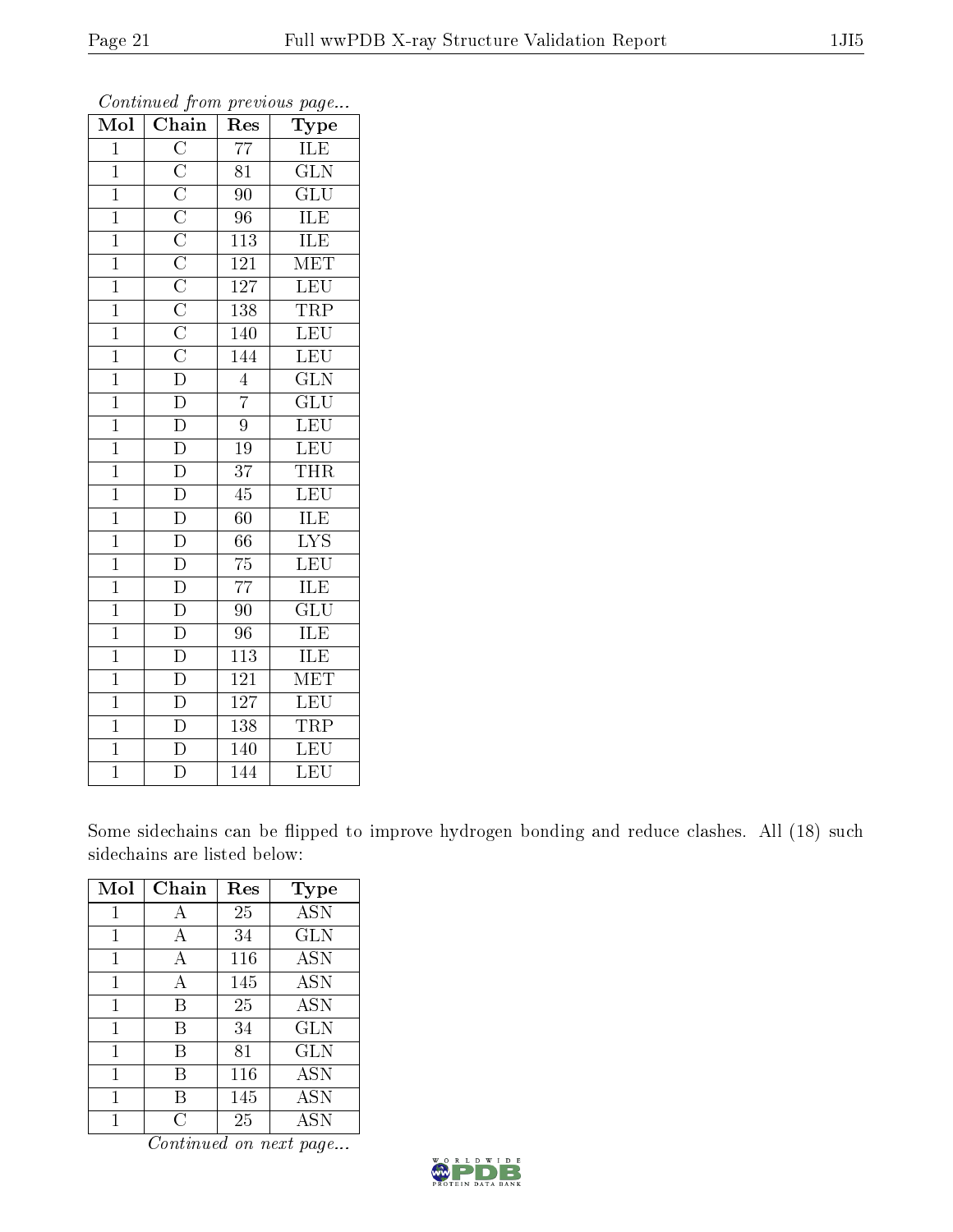| Mol | Chain | Res | <b>Type</b>           |
|-----|-------|-----|-----------------------|
|     | C     | 34  | <b>GLN</b>            |
|     | C     | 81  | <b>GLN</b>            |
|     | C     | 116 | <b>ASN</b>            |
|     | C     | 145 | <b>ASN</b>            |
|     | Ð     | 25  | $\overline{ASN}$      |
| 1   | Ð     | 34  | <b>GLN</b>            |
|     | I)    | 116 | <b>ASN</b>            |
|     |       | 145 | $\overline{\rm{ASN}}$ |

#### 5.3.3 RNA [O](https://www.wwpdb.org/validation/2017/XrayValidationReportHelp#rna)i

There are no RNA molecules in this entry.

### 5.4 Non-standard residues in protein, DNA, RNA chains (i)

There are no non-standard protein/DNA/RNA residues in this entry.

### 5.5 Carbohydrates (i)

There are no carbohydrates in this entry.

### 5.6 Ligand geometry  $(i)$

Of 5 ligands modelled in this entry, 4 are monoatomic - leaving 1 for Mogul analysis.

In the following table, the Counts columns list the number of bonds (or angles) for which Mogul statistics could be retrieved, the number of bonds (or angles) that are observed in the model and the number of bonds (or angles) that are defined in the Chemical Component Dictionary. The Link column lists molecule types, if any, to which the group is linked. The Z score for a bond length (or angle) is the number of standard deviations the observed value is removed from the expected value. A bond length (or angle) with  $|Z| > 2$  is considered an outlier worth inspection. RMSZ is the root-mean-square of all Z scores of the bond lengths (or angles).

| Mol  |            | Chain |      | Link                     |        | Bond lengths |         |           | Bond angles |         |
|------|------------|-------|------|--------------------------|--------|--------------|---------|-----------|-------------|---------|
| Type |            | Res   |      |                          | Counts | RMSZ         | $\# Z $ | Counts    | RMSZ        | $\ H\ $ |
|      | <b>MPI</b> | ىر    | 2001 | $\overline{\phantom{a}}$ |        | 0.88         |         | 9, 10, 10 | 0.54        |         |

In the following table, the Chirals column lists the number of chiral outliers, the number of chiral centers analysed, the number of these observed in the model and the number defined in the Chemical Component Dictionary. Similar counts are reported in the Torsion and Rings columns. '-' means no outliers of that kind were identified.

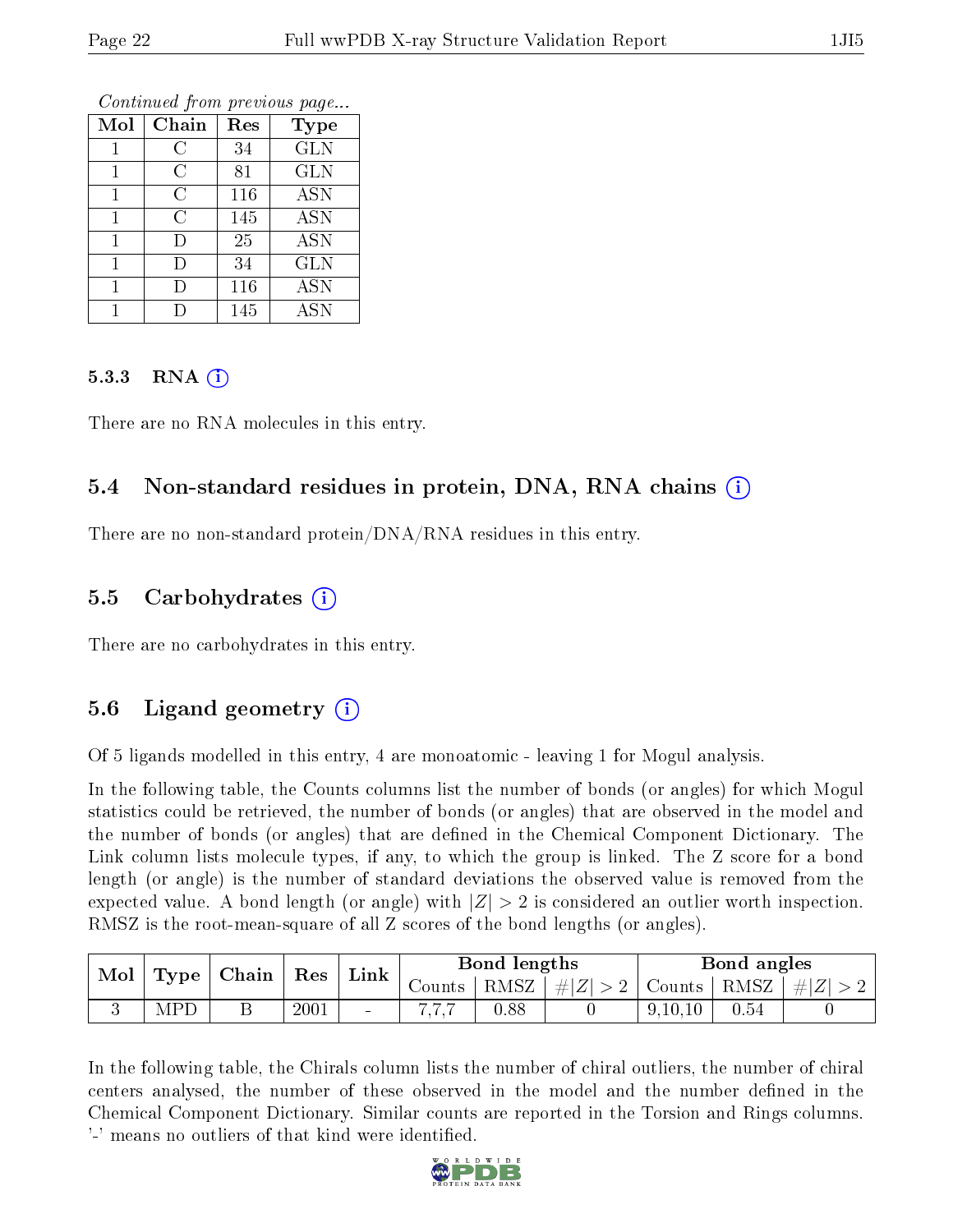| I<br>٦ |
|--------|
|--------|

|                   |                    |                          |                                   | Mol   Type   Chain   Res   Link   Chirals   Torsions   Rings |  |
|-------------------|--------------------|--------------------------|-----------------------------------|--------------------------------------------------------------|--|
| $\hat{ }$   MPD + | $\mid$ 2001 $\mid$ | <b>Contract Contract</b> | <b>Contract Contract Contract</b> | $\begin{array}{ c c c } \hline 0/5/5/5 \ \hline \end{array}$ |  |

There are no bond length outliers.

There are no bond angle outliers.

There are no chirality outliers.

There are no torsion outliers.

There are no ring outliers.

1 monomer is involved in 8 short contacts:

|  |              | Mol   Chain   Res   Type   Clashes   Symm-Clashes |
|--|--------------|---------------------------------------------------|
|  | $2001$   MPD |                                                   |

# 5.7 [O](https://www.wwpdb.org/validation/2017/XrayValidationReportHelp#nonstandard_residues_and_ligands)ther polymers (i)

There are no such residues in this entry.

# 5.8 Polymer linkage issues (i)

There are no chain breaks in this entry.

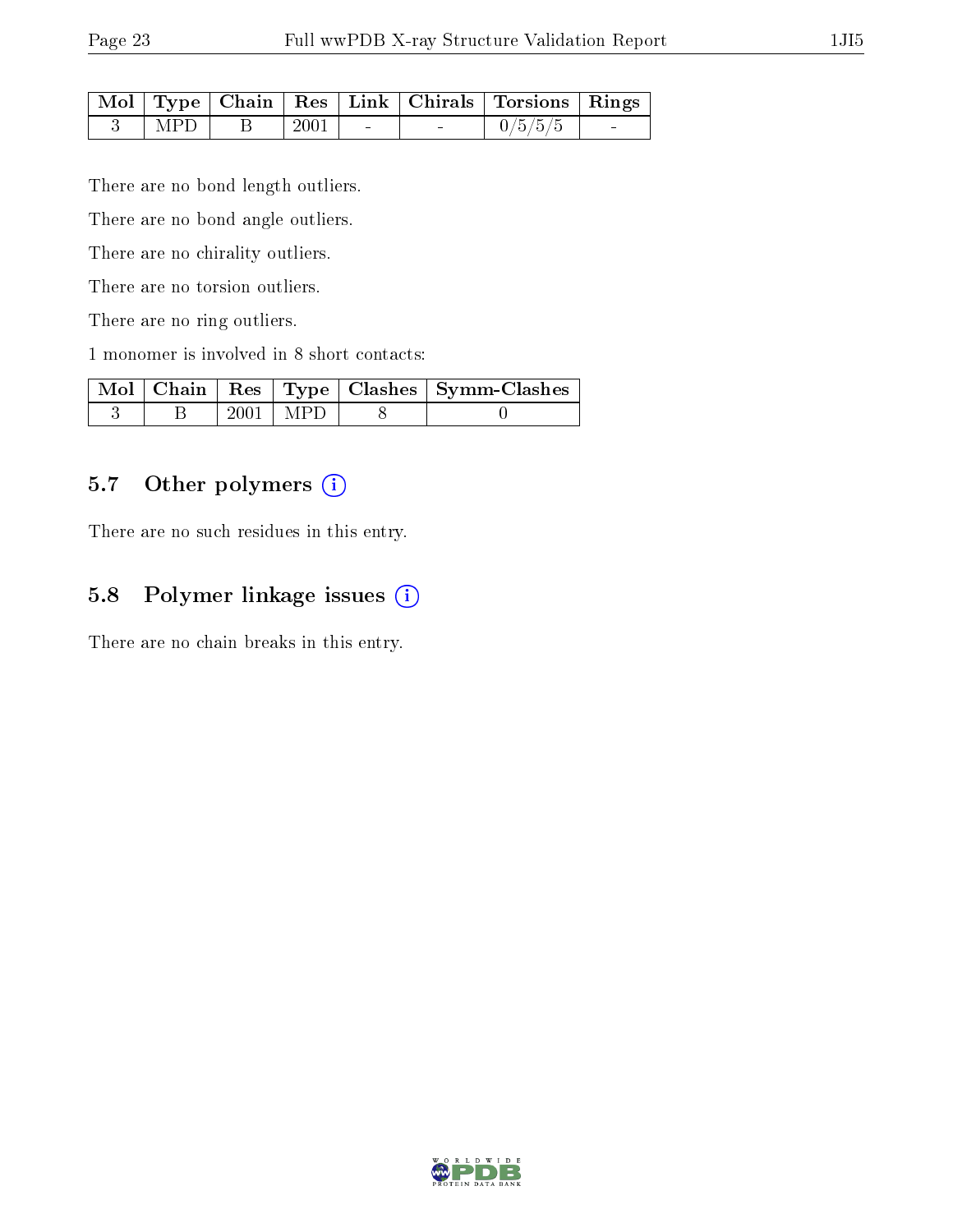# 6 Fit of model and data  $(i)$

# 6.1 Protein, DNA and RNA chains  $(i)$

In the following table, the column labelled  $#RSRZ> 2'$  contains the number (and percentage) of RSRZ outliers, followed by percent RSRZ outliers for the chain as percentile scores relative to all X-ray entries and entries of similar resolution. The OWAB column contains the minimum, median,  $95<sup>th</sup>$  percentile and maximum values of the occupancy-weighted average B-factor per residue. The column labelled ' $Q< 0.9$ ' lists the number of (and percentage) of residues with an average occupancy less than 0.9.

| Mol | Chain   | Analysed         | $<$ RSRZ $>$ | $\#\text{RSRZ}{>}2$           | $OWAB(A^2)$    | Q <sub>0.9</sub> |
|-----|---------|------------------|--------------|-------------------------------|----------------|------------------|
|     | А       | $142/142$ (100%) | $-0.12$      | $1(0\%)$ 87<br>$\parallel$ 89 | 34, 50, 64, 73 |                  |
|     | B       | $142/142$ (100%) | 0.04         | $4(2\%)$<br>53<br>56          | 35, 53, 65, 77 |                  |
|     | $\rm C$ | $142/142$ (100%) | $-0.26$      | $1(0\%)$<br>87<br>89          | 28, 45, 60, 74 |                  |
|     | D       | $142/142$ (100%) | $-0.28$      | $1(0\%)$<br>87<br>89          | 31, 45, 59, 70 |                  |
| All | All     | $568/568$ (100%) | $-0.16$      | $7(1\%)$<br>79<br>80          | 28, 48, 63, 77 |                  |

All (7) RSRZ outliers are listed below:

| Mol | Chain | Res | <b>Type</b> | <b>RSRZ</b> |
|-----|-------|-----|-------------|-------------|
|     |       | 113 | ILE         | 5.2         |
|     |       | 113 | ILE         | 3.5         |
|     |       | 116 | <b>ASN</b>  | 2.8         |
|     |       | 113 | ILE         | 2.5         |
|     |       | 76  | GLU         | 2.3         |
|     | C     | 13  | VAL         | 2.2         |
|     |       | 5   | VAL         | 2.1         |

### 6.2 Non-standard residues in protein, DNA, RNA chains  $(i)$

There are no non-standard protein/DNA/RNA residues in this entry.

### 6.3 Carbohydrates  $(i)$

There are no carbohydrates in this entry.